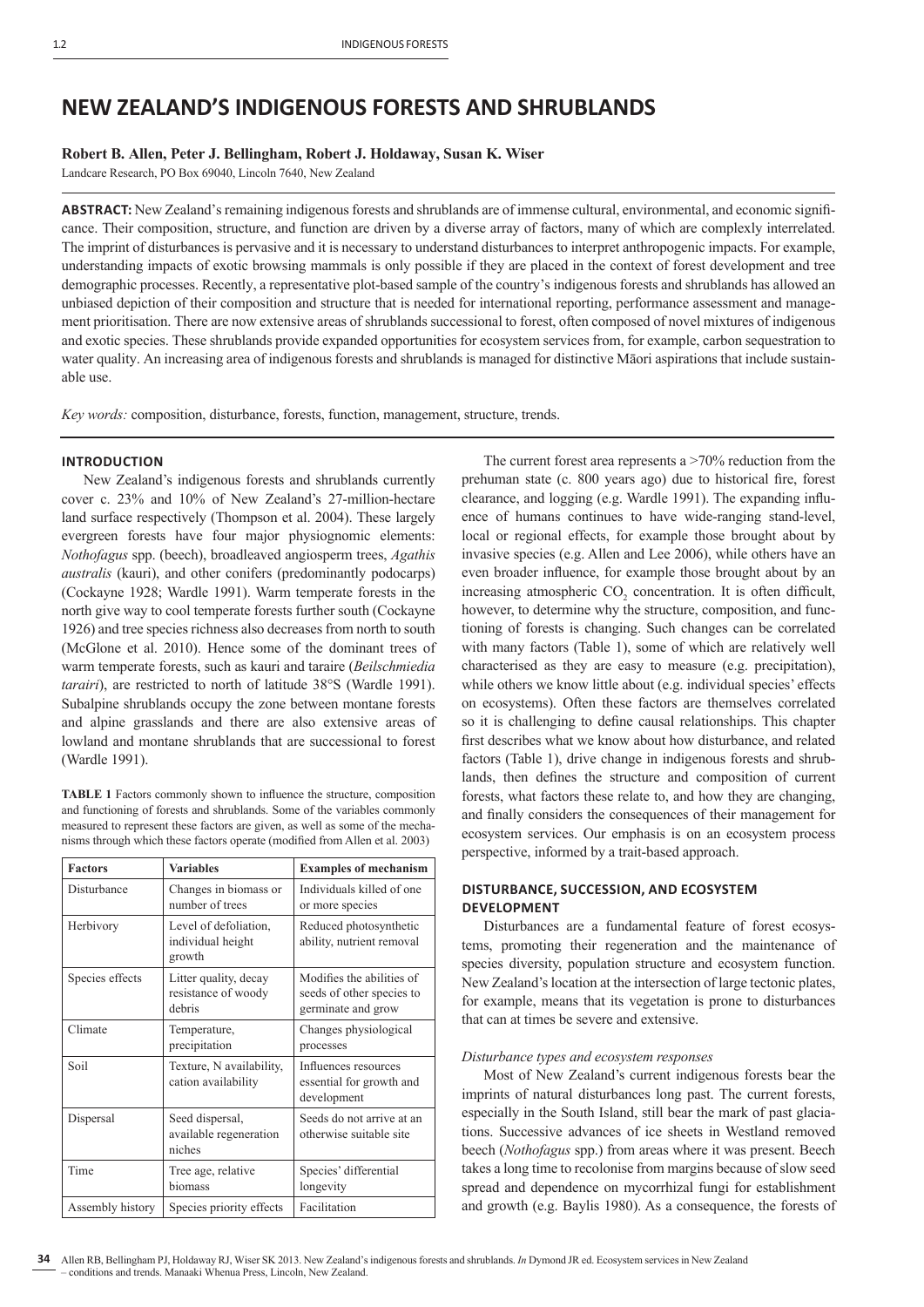central Westland now lack beech. Glaciation also has a rejuvenating effect because the glacial till includes ground bedrock, making key mineral nutrients such as phosphorus more available as glaciers retreat. Hence at Franz Josef a series of forest landscapes have developed, from very recent advances (the Little Ice Age of the 1600s) through to terraces that were last under glaciers more than 100 000 years ago (e.g. Wardle et al. 2004). In this wet climate leaching of mineral nutrients is rapid, and in the absence of glaciation, phosphorus in particular becomes limiting. Thus the forests on recently glaciated soils are highly productive and have a number of species, especially broadleaved species, that depend on ready access to nutrients. In contrast, with all else equal (e.g. climate), the forests on soils last under glaciers 120 000 years ago are dominated by slow-growing conifers that can access scarce nutrients (e.g. Richardson et al. 2004; Holdaway et al. 2011).

In the North Island, the current forests are strongly influenced by the effects of past volcanic eruptions, especially in the central North Island. The Taupō Eruption in AD 232 was one of the largest in the world over the last 5000 years, depositing pumice over most of New Zealand and causing devastating pyroclastic flows and outbreaks of fire that destroyed over 30 000 km<sup>2</sup> of forest (e.g. Wilmshurst and McGlone 1996). The rhyolitic ignimbrite and pumice deposits from past eruptions are relatively infertile whereas the more common andesitic ash showers produce fertile deposits and these have a large influence on the kinds of forests that develop. The ash showers from more recent smaller eruptions since the Taupō Eruption, such as from Kaharoa in AD 1314 and more recently from Tarawera in AD 1886, devastated forests over hundreds of square kilometres, but the nutrient-rich ash boosted the fertility of soils. The Tarawera Eruption created bare surfaces upon which forest recovery is still taking place (e.g. Walker LR et al. 2003). The larger volcanoes of the North Island, such as Taranaki and Ruapehu, have erupted since human settlement and influenced the forests around them, not only from ash and lava flows, but also from devastating lahars that have swept down their slopes. The forests of the Auckland Isthmus also are strongly influenced by volcanoes, nowhere more apparent than on Rangitoto, which was most recently active only 500 years ago (Shane et al. 2013). On Rangitoto, forests dominated by pōhutukawa (*Metrosideros excelsa*) have colonised the bare lava (Clarkson 1990).

New Zealand's position at the junction of the Australian and Pacific plates produces major earthquakes, not only along the Alpine Fault, but also along faults throughout New Zealand south of Auckland. The largest earthquake since European settlement was the magnitude 8.2 Wairarapa earthquake of AD 1855, which caused the Rimutaka Range to rise 2.5 metres, and formed new land from areas previously below the sea (Rodgers and Little 2006). The earthquake caused large landslides over an area >20 000 km2 and some of those landslides have still not been colonised by forest nearly 160 years later. However, debris deposited by landslides at the base of the slopes was rich in nutrients and forests developed rapidly upon them (Robbins 1958). The effects of Alpine Fault movements are even greater. Its movement in c. AD 1615 is estimated to have instantaneously deforested about 49% of the Karangarua catchment in Westland (Wells et al. 2001) and deposited debris metres deep across Westland's floodplains (Cullen et al. 2003). Recolonisation of bare landslide surfaces typically involves colonisation by bryophytes, lichens, nitrogen-fixing herbs and shrubs, and seedlings of many forest trees, so that in the wetter zones of New Zealand forest canopies develop over new landslides within 40 years (e.g. Mark et al.

1989). Finally, some earthquakes, even those very distant from New Zealand, cause tsunamis that have almost certainly caused deforestation in coastal regions (e.g. D'Costa et al. 2011).

The hilly and mountainous regions of New Zealand are prone to landslides caused not only by earthquakes but also by storms and avalanches. Major storms attend prevailing westerly wind patterns, but many intense storms also affect eastern parts of New Zealand. Extra-tropical cyclones affect forests in the northern North Island disproportionately, but periodically intense cyclones track even to high latitudes (Martin and Ogden 2006). All such storms can cause landslides locally, and sometimes over extensive areas, for example during Cyclone Bola of 1988 (Page et al. 1999). Finally, high uplift rates coupled with unstable bedrock can result in large landslides with no obvious triggers. One such event deforested 20 hectares on the slopes of Mt Adams in Westland in 1999 (Hancox et al. 2005). Intense rainfall events in river headwaters, coupled with landslides, and especially the occlusion of gorges by debris and their subsequent breaching, can cause significant damage to riparian and floodplain forests.

The new parent material deposited by rivers across floodplains has high available concentrations of some nutrients, such as phosphorus, but is very low in nitrogen and organic matter. Shrubs such as tutu (*Coriaria arborea*) and native broom (*Carmichaelia* spp.) have symbionts on their roots that overcome nutrient limitation by fixing atmospheric nitrogen. These shrubs are often abundant on young floodplains; their nitrogen-rich litter enhances soil development (e.g. Bellingham et al. 2005). Canopy trees establish on the floodplains, but the material deposited by the floods can shape the composition and structure of future forests. For example, in South Westland, kahikatea (*Dacrycarpus dacrydioides*) dominates on the fine silts deposited by previous floods whereas rimu (*Dacrydium cupressinum*) dominates on coarser sands (Duncan 1993).

New Zealand's forests are also affected by disturbances that kill trees, sometimes over large areas, but leave soils less disrupted than those subject to glaciation, volcanism, landslides and flooding, providing circumstances for forests to develop from surviving plants as well as new colonisers. For example, in Northland in 1959 storms uprooted or snapped trees over large areas in kauri stands (Conway 1959) and in 1936 an intense cyclone caused extensive uprooting of trees in the Tararua Ranges (Zotov et al. 1938). Heavy snow can break tree crowns (Harcombe et al. 1998). Finally, föhn winds arising from intense westerlies can result in episodic wind-throw of trees over large areas of the eastern side of the axial ranges (Jane 1986). As even-aged forests develop following wind-throw an increasing proportion of ecosystem-level nutrients are sequestered in the aggrading live biomass, with a related decline in the decaying deadwood and soil nutrient-pools (Clinton et al. 2002). This decline in nutrient availability is one reason given for the decline in productivity, and increased susceptibility to pests and disease, as stands age.

Other weather-related events, such as drought, can kill individual trees over large areas (see Wardle 1984). The death of individual or small groups of trees changes the intensity of neighbourhood competition and this can be a major determinant of variation in tree growth within and among stands (e.g. Coomes and Allen 2007). It has been suggested that growth of small trees is more controlled by neighbourhood competition while largetree growth is more controlled by climate (Easdale et al. 2012). Slow growth resulting from neighbourhood competition leads to high mortality rates in small trees while senescence and disturbance leads to high mortality in large trees, with low mortality in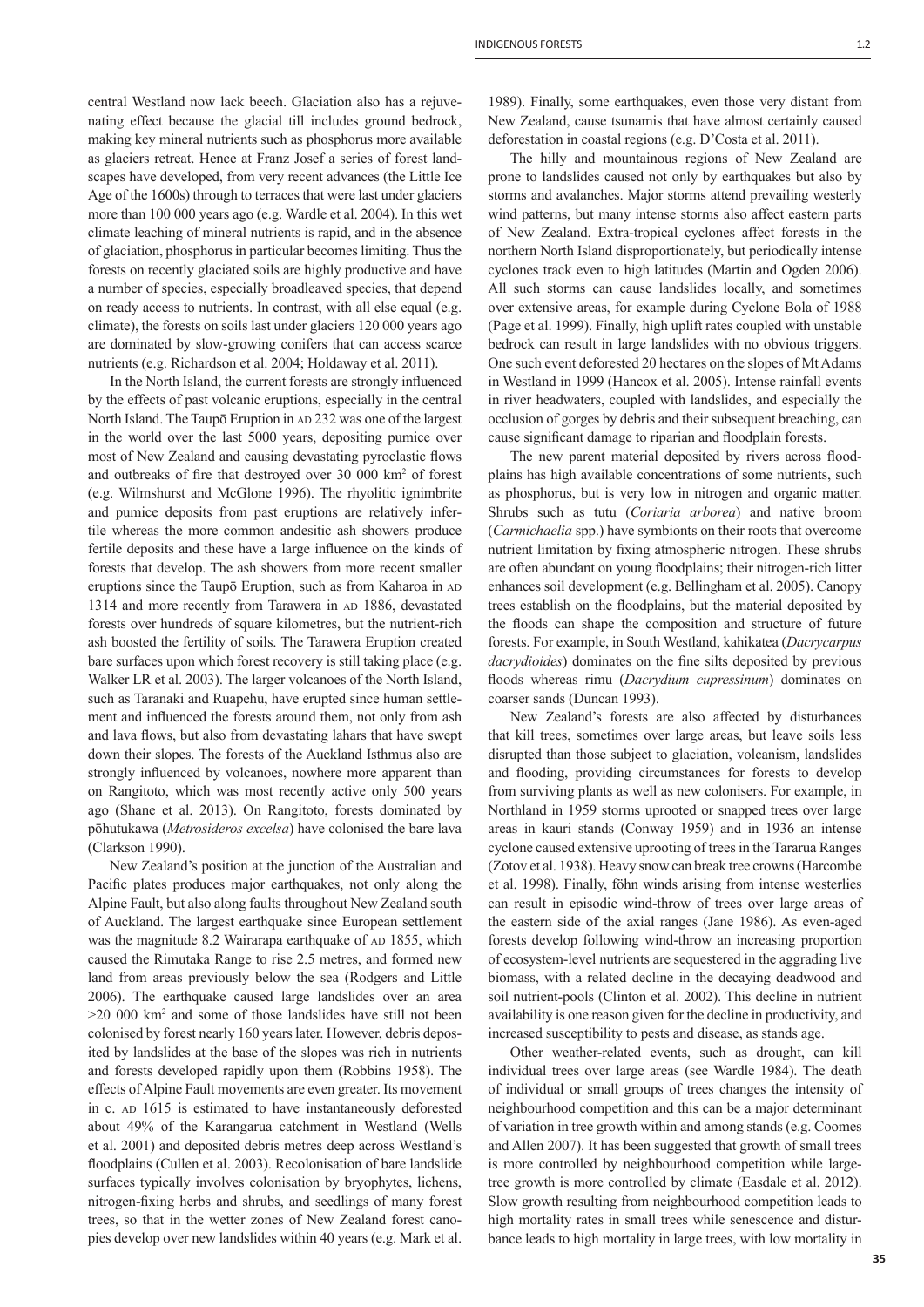intermediate-sized trees (e.g. Hurst et al. 2011). Neighbourhood competition is thought to be primarily for light on relatively fertile soils and for soil nutrients on relatively infertile soils (Coomes and Grubb 2000). Of course, responses to disturbance depend not only on site conditions, but also on the ecological traits of component species. For example, mountain beech (*Nothofagus solandri* var. *cliffortioides*) has fast sapling height growth in high light but is only dispersed by seed over short distances when compared with other species (Figure 1).



**FIGURE 1** Ecological traits affecting stand-level disturbance responses. Horizontal axes show seedling low-light survival and sapling high-light height growth. The vertical axis gives the seedling high-light height growth. Thickness of the bars shows the probability of dispersal at 100 metres. The shading of the bar gives the amount of shade cast by a tree 30 cm in diameter. Component species abbreviations are: DACCUP *Dacrydium cupressinum;* PODHAL *Podocarpus hallii (Syn. P. cunninghamii);* PRUFER *Prumnopitys ferruginea;* NOTCLI *Nothofagus solandri*; NOTMEN *Nothofagus menziesii*; WEIRAC *Weinmannia racemosa*; METUMB *Metrosideros umbellata* (reprinted from Kunstler et al. 2013).

Fire was rare and isolated in New Zealand's ecological history until the arrival of humans, and the vegetation is considered poorly adapted to fire (Ogden et al. 1998). Most tall New Zealand trees are killed by fire and have little capacity to recover by resprouting, although some smaller trees such as matagouri (*Discaria toumatou*) resprout after fire and others, such as mānuka (*Leptospermum scoparium*), regenerate profusely from seed after fire. Fires set by Māori caused deforestation of most of the eastern parts of the North Island and South Island within a hundred years of settlement (McGlone and Wilmshurst 1999). Fire disturbances to the wetter parts of New Zealand were less destructive, but areas that were frequently cultivated were burned (e.g. Wilmshurst et al. 2004), so that young forests that developed after fire were locally common. In contrast, Europeans felled and burned large areas of forests in the wetter regions of New Zealand and uncontrolled fires they set destroyed, for example, old-growth kauri forests. Modern fire damage to native forests is often at the margins of larger tracts and mostly affects young forests.

Destruction of original forests in the dry, east of both main

islands has been so complete that by the mid-1800s there were few remnants left. The reduction of seed sources and loss of dispersers, along with an ongoing regime of fire disturbance, meant that forest recovery was limited and much less species-rich than it had been before human settlement. For example, conifers, including mataī (*Prumnopitys taxifolia*) and *Phyllocladus alpinus*, were common respectively in the lowlands and uplands of Central Otago before human settlement but their destruction by fire was so extensive that they scarcely featured in any subsequent

> forest successions (McGlone and Moar 1998) and both are now extremely rare in these landscapes. Modern woody successions in this region are dominated by kānuka (*Kunzea ericoides*) and, locally, some of the formerly dominant conifers, for example *Podocarpus cunninghamii* (Walker S et al. 2003). Successions after fire in wetter regions were more rapid, and often proceed through bracken (*Pteridium esculentum*; McGlone et al. 2005) or mānuka and kānuka (e.g. Atkinson 2004) to more species-rich forests. Beech forests in New Zealand are occasionally affected by fires, mostly of human origin. Extensive grasslands found on formerly forested sites in dry, eastern areas are invaded very slowly by beech species, often less than 20 metres a century, although the rate of recovery tends to increase with rainfall (Wardle 1984; Wiser et al. 1997).

Indigenous forests are also subject to disturbances caused by outbreaks of native insects and diseases. Native

insects, such as moths, can cause widespread defoliation of entire canopies in forests where single species of beech are dominant (e.g. Wardle 1984). Other insects, such as pinhole borer beetles (*Platypus* spp.) can attack live trees causing their death (Payton 1989). A recent example of a disease affecting an indigenous tree species is the agent of kauri dieback (*Phytophthora* taxon Agathis (PTA); Beever et al. 2009); although the pathogen may not be indigenous to New Zealand.

## *Complexities of disturbance*

So far the disturbances that affect New Zealand forests have been described as if they were distinct from one another. The reality is, of course, more complex. Interactions between multiple disturbances are commonplace. For example, in mountain beech forests of the Harper–Avoca catchment, heavy snowfalls and wind storms resulted in the deaths of many trees in the 1970s and the dead wood that resulted was a breeding ground for pinhole borer beetles that attacked trees that had survived the storms, causing further mortality (Hurst et al. 2011). In 1994 these same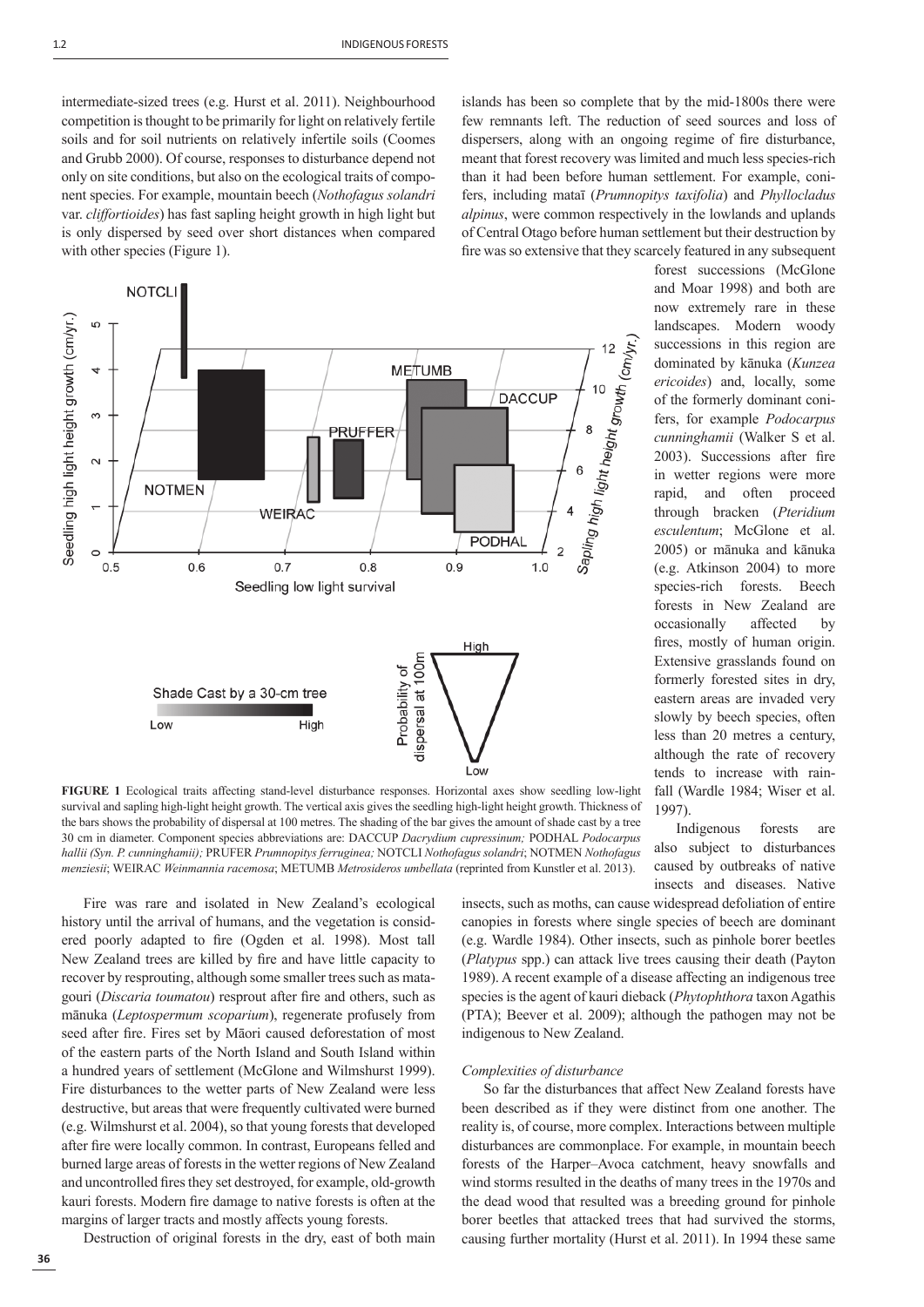forests were affected by the M6.7 Arthur's Pass earthquake (Allen et al. 1999). The earthquake damage varied in intensity at a stand-scale (Figure 2) and was often the result of landslides and dislodged boulders, but the landslides also dammed streams that remained intact until snows melted causing the dams to burst and flooding of riparian areas. Widespread generation of dead wood caused by the earthquake did not result in outbreaks of pinhole borer beetles, as observed in beech forest following the 1929 M7.8 Murchison earthquake (Wardle 1984); this may have been because the following years coincided with dry summers that perhaps were not conducive to beetle breeding. A key point that emerges is that the combination of interacting disturbances – the intensity and duration of individual disturbances – may be repeated on the landscape only rarely.



**FIGURE 2** Varying intensity of stand-level earthquake damage. Frequency (%) of Basin Creek, Harper–Avoca catchment, plots  $(20 \times 20 \text{ m})$ , and subplots  $(10 \times 10 \text{ m and } 5 \times 5 \text{ m})$ , in classes of stem biomass mortality (%), assessed immediately before and after the Arthur's Pass Earthquake in 1994 (reprinted from Allen et al. 1999).

Disturbances also need to be defined in terms of human -related impacts. Human-induced climate change may cause more intense cyclones, and more frequent or more intense droughts. Introduced animals and diseases may increase the risk of mortality when forests are subjected to disturbance. For example, mortality of canopy trees of northern rātā (*Metrosideros robusta*) in forests near Wellington was ascribed to a combination of drought and browsing by introduced brushtail possums (*Trichosurus vulpecula*; Cowan et al. 1997). Certainly taking account of other important factors driving tree mortality (e.g. size and neighbourhood competition) should enhance our abilities to distinguish such browsing-animal impacts. Europeans have introduced many trees and shrubs that are adapted to fire, such as many pine species, gorse (*Ulex europeaus*) and *Hakea* spp.. These species create positive feedbacks with fire, so that modern forests and shrublands that contain mixtures of native trees and introduced fire-promoting species (e.g. Clarkson et al. 2011) will support more frequent fire regimes, which in turn may be even more frequent under human-induced climate change. The interactions of multiple disturbances with multiple, interacting human influences make the prediction of the composition and structure of New Zealand's future forests challenging.

#### **STATUS AND TREND IN INDIGENOUS FORESTS**

New Zealand's indigenous forests and shrublands provide habitat for a diverse range of biota. Of the 215 tree species  $\geq 6$ m tall, 171 (80%) are small ( $\leq$  15 m tall), and the leaves of New Zealand's trees are smaller and narrower than those of the temperate Northern Hemisphere (McGlone et al. 2010). McGlone et al. (2004) argue that the relatively mild climate and low nutrient status of most New Zealand forest soils make a deciduous leaf phenology, with its high turnover of foliar nutrients, less competitive than the nutrient-conserving evergreen phenology found in indigenous trees and shrubs. Nevertheless, there are now c. 110 exotic naturalised deciduous trees and shrubs in New Zealand, mostly growing where indigenous forests have been cleared (McGlone et al. 2004). Even with the invasion of exotic species and, in particular, the dramatic historical deforestation, there are no native trees or shrubs known to have suffered extinction (de Lange et al. 2009), although a large mistletoe confined to forests and their margins, *Trilepidia adamsii*, is extinct (Norton 1991). This is not so for the indigenous avifauna, which has had numerous species extinctions and reductions in distribution and abundance (e.g. Innes et al. 2010). Since human arrival 31% of a total of 131 indigenous bird species have become extinct on the two main islands (Duncan and Blackburn 2004). The biotic diversity in forests and shrublands of other groups of organisms has not been fully determined, even at a stand scale, let alone at larger scales. This is largely due to the difficulties of sampling and determining cryptic biota such as invertebrates and microbes. New Zealand forests do have high fungal diversity (Buchanan et al. 2004) and fungal community assembly, for example in deadwood, has strong consequences for community composition and ecosystem processes (Fukami et al. 2010).

Our ability to depict and characterise forests and shrublands at regional and national scales has been dramatically advanced by establishment of the LUCAS (Land Use and Carbon Analysis System) permanent plot network (Coomes et al. 2002; Allen et al. 2003; Wiser et al. 2011) and its subsequent extensions on land managed by the Department of Conservation through its Natural Heritage Management System (MacLeod et al. 2012). This network consists of 1258 plots (established 2002–2007) located on an  $8 \times 8$  km grid throughout the country's indigenous forests and shrublands (one plot every 6400 ha) (http://www. mfe.govt.nz/publications/climate/carbon-emissions-land-use/ measuring-carbon-emissions.pdf). These plots were established to meet New Zealand's carbon emissions reporting requirements but also included measures of plant species composition, diversity, and structure (MacLeod et al. 2012). The Department's extensions include measures of bird species diversity and composition and introduced mammal distribution and abundance (MacLeod et al. 2012). For example, we now know that indigenous forests support at least twice as many indigenous bird species as exotic ones (mean plot-location species richness: indigenous = 9.49; exotic = 2.95). Of the 12 most widespread bird species, 10 are indigenous. Three species – grey warbler, tomtit, and bellbird – were found in more than 75% of indigenous forests (MacLeod et al. 2012). Brushtail possums occurred on 80% of plot locations. Occupancy was similar in beech and other types of forest. Wild ungulates (deer and goats) occurred in 75% of plot locations. Occupancy was higher on Stewart Island and the North Island than the South Island. LUCAS plot measures have also allowed us to determine the amount of coarse woody debris (CWD) in forests and shrublands. Mean plot CWD biomass was 54 Mg ha–1,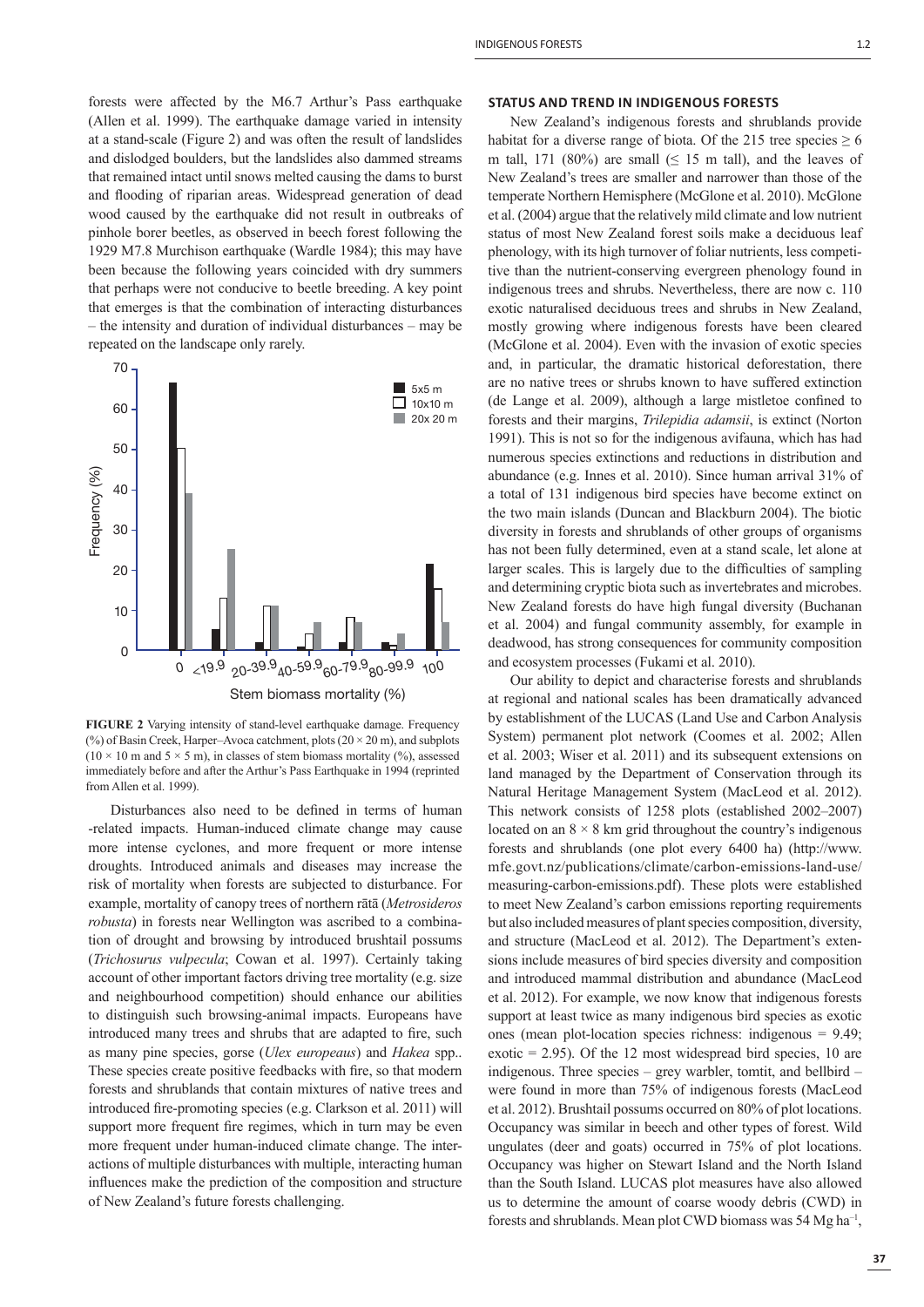with 65% as fallen CWD, and only 1% of plots had no CWD (Richardson et al. 2009).

# *Composition and structure of current indigenous forests and shrublands*

New Zealand has a long history of collecting quantitative plot data to document the composition and structure of indigenous forests. Data from the National Forest Survey (1946–55), the 1956–69 Ecological Survey, and subsequent surveys conducted by the NZ Forest Service underpinned classifications of North Island (McKelvey and Nicholls 1957) and South Island forests (McKelvey 1984). These classifications defined forest classes using expert interpretation of these data and were based on the presence and abundance of dominant trees judged to determine both the productive capability of the forest and its protection role. The resultant classes underpinned the development of forest class maps that have been used for a wide range of conservation and management purposes. Other vegetation classifications include, for example, the Land Cover Data Base (LCDB 1, 2 and 3; Thompson et al. 2004) and ECOSAT (Dymond and Shepherd 2004). Because lowland, largely transformed landscapes have little indigenous biota there have also been attempts to depict forest and shrublands that potentially could cover cleared areas (e.g. Hall and McGlone 2006).

The LUCAS dataset has underpinned the development of a new classification of New Zealand's woody vegetation (Wiser et al. 2011; Wiser and De Cáceres 2013). This classification's goals included (a) to describe contemporary vegetation patterns given the ongoing impacts of land use change, invasion and fire; (b) to extend the scope of earlier efforts so as to describe not only old-growth forests, but also disturbed forests and shrublands; (c) to incorporate into the typology subordinate plant species occurring at a site; (d) to be both quantitative and extensible; and (e) to allow unbiased, statistically valid estimates of various parameters to be made for each type (i.e. basal area of dominant trees; cover of exotic plants and species vulnerable to browsing by exotic animals) to underpin derivation of ecological indicators.

Analysis of the LUCAS dataset allowed the more extensive types (termed 'alliances' following the International Vegetation Classification; Grossman et al. 1998) of woody vegetation to be recognised. This allowed recognition of a similar number of units as used at a national mapping scale of 1:250 000 for the Forest Class maps (NZ Forest Service Mapping Series 6) and 1:1 000 000 scale of the Vegetative Cover Map of New Zealand (Newsome 1987). Subsequently, the data from an additional 12 374 plots archived in the National Vegetation Survey Databank (NVS; Wiser et al. 2001) were incorporated into the classification to allow new alliances to be defined that were too rare on the landscape to be typified based on the LUCAS plots. The larger dataset also allowed units to be recognised at a finer level of compositional resolution by defining component associations (again following Grossman et al. 1998) within each alliance. This approaches the finer level of resolution of, for example, McKelvey (1984). Here we summarise the alliance-level classification that defined 22 forest and 7 shrubland alliances. Further information about each alliance and component associations is available at https://www.landcareresearch.co.nz/publications/ factsheets/woody-types.

Forest alliances –– Most forest alliances can be broadly grouped by physiognomy as beech, beech*–*broadleaved, beech*–* broadleaved*–*podocarp, broadleaved*–*podocarp, and podocarp forests (Table 2; Wiser et al. 2011; Wiser and De Cáceres 2013). Within beech forest, four common alliances were defined that are dominated by black (*N. solandri* var. *solandri*) or mountain beech (two alliances), mountain/black and silver beech (*N. menziesii*), and mountain/black, silver and red beech (*N. fusca*), respectively. These alliances are much more extensive at southern latitudes of the South than North Island, are relatively species poor, have low levels of invasions by exotic plants, and abundant seedlings and saplings of the dominant canopy species. Two rare (i.e. estimated extent  $\leq 100000$  ha) alliances were defined. The first is dominated by silver beech with mountain lacebark (*Hoheria*  spp.) and weeping matipo (*Myrsine divaricata*) in the subcanopy and occurs in montane and subalpine areas of South Island. The second is the only alliance dominated by hard beech (*N. truncata*) (shared with kāmahi, *Weinmannia racemosa*). It occurs in the north-western South Island and scattered North Island locations.

Three common alliances were defined within beech–broadleaved forest: Silver beech–broadleaf forest, Silver beech–red beech–kāmahi forest and Kāmahi–hardwood forest. These forests are most prevalent in wet areas of the West Coast and in Northwest Nelson, with scattered North Island locations. Species richness is moderate and levels of exotic plant invasion are low. These alliances can include associations where beech is absent (occurring in the 'beech gaps' or on Stewart Island) but share many species associated with beech. The Kāmahi–hardwood forest has a high proportion of species that are preferred by deer and possums (Wiser and Hurst 2010) and size-structure analysis suggests that unpalatable horopito (*Pseudowintera colorata*) may be increasing in importance in these forests. Total basal area tends to be higher in these forests than most others (Table 2).

Four common alliances were defined within beech–broadleaved*–*podocarp forest: Kāmahi–Southern rātā forest and tall shrubland, Kāmahi forest, Kāmahi–silver fern forest, and Pepperwood–hardwood forest and successional shrubland. Of these, the Kāmahi–Southern rātā forest and tall shrubland is restricted to the South Island and Stewart Island whereas the other kāmahi-dominated alliances are predominantly northern, with all excluded from drier parts of the country.

The broadleaved*–*podocarp forest group is the most heterogeneous with seven alliances (Table 2). The Kāmahi–podocarp and Mataī forest alliances are restricted to the South Island and Stewart Island, the Māhoe, Tawa, Silver fern–māhoe and Pepperwood–fuchsia–broadleaf forest alliances occur on both the North and South Island, whereas the Tōwai–tawa alliance occurs only on the North Island. Individual podocarp species may be emergent but are not always sufficiently dominant to be included in the alliance name. Species richness in these forests tends to be higher than in most other New Zealand forests (Table 2). The Kāmahi–podocarp and Tawa forest alliances are the most extensive of those defined by the classification, with estimated extents of 575 000 and 544 000 hectares respectively. Three alliances in this group are relatively uncommon. The Mataī forest alliance is largely restricted to the eastern South Island, north of Oamaru, the Tōwai–tawa forest alliance is restricted to the Coromandel and Northland, whereas the successional Pepperwood–fuchsia– broadleaf forest is widespread, but not extensive. Seedlings of podocarps are often present in this alliance, indicating potential successional trajectories.

No forest alliances were defined where the northern, warm temperate kauri was the most dominant tree species or was present in more than half of the plots. However, kauri commonly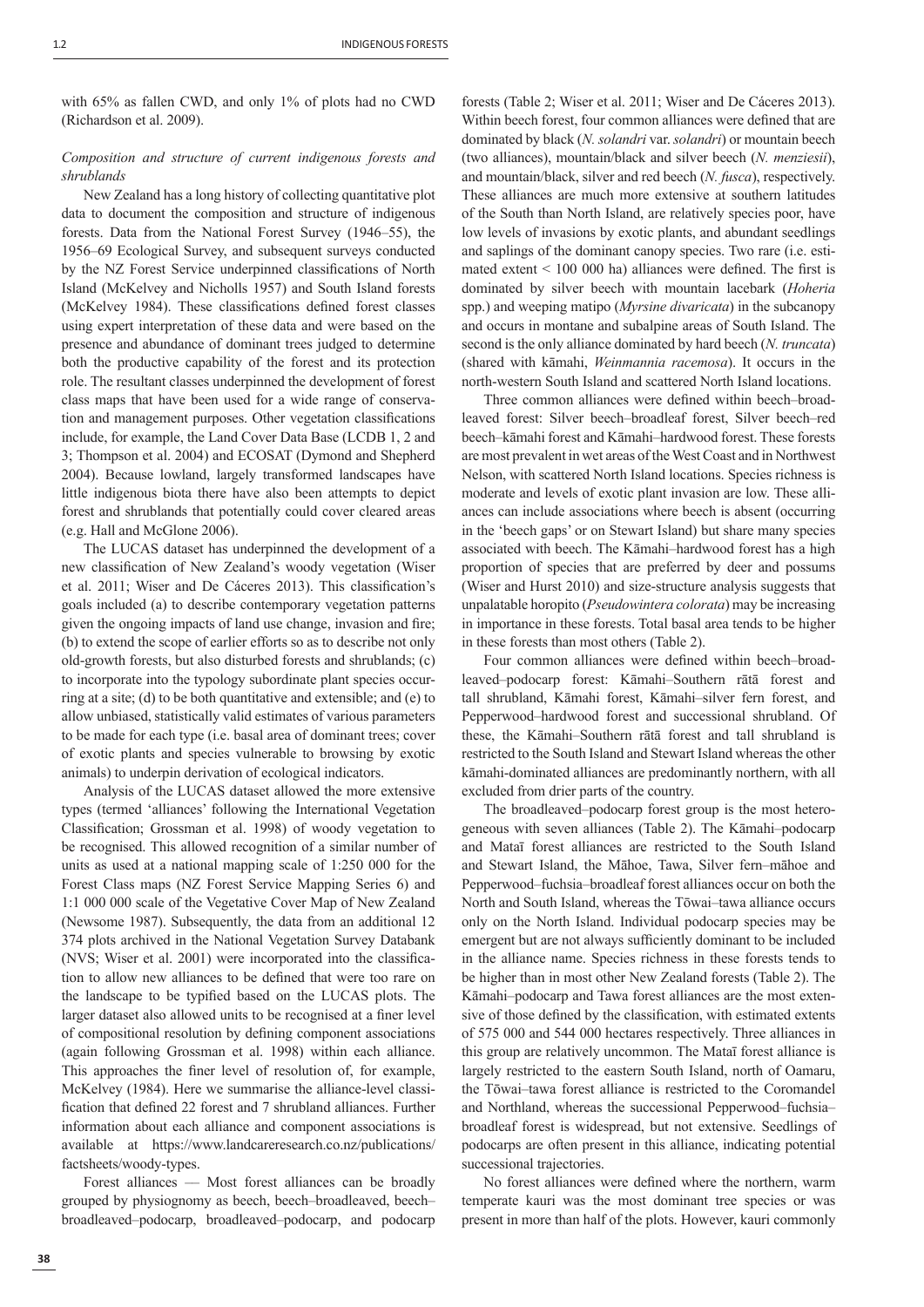**TABLE 2** Characteristics of forest and shrubland alliances. Common names of alliances are preceded by a short identifying code comprising an acronym signifying the physiognomic group followed by sequential numbers for each of the alliances within that group. Distribution and elevational ranges are based both on plots used to define the alliances and on those assigned to these alliances in Wiser and De Cáceres (2013). Extent was calculated algebraically using the proportion of the suitable (see Wiser et al. 2011) 1177 grid-based sample plots (LUCAS plots) assigned to that alliance relative to the total area of 8.9 million hectares of mapped forest or shrubland sampled by those plots. For alliances defined by Wiser et al. (2011) it was possible to calculate unbiased means (and their associated standard deviations) using the data collected from the subset of 1177 grid-based sample plots (LUCAS plots) assigned to the alliance. Mean basal area was calculated from stand structural data associated with forested plots. For the alliances defined when the classification was extended by Wiser and De Cáceres (2013; indicated with \*) mean species richness and mean % exotic were calculated based on those plots used to define the alliance. Figures may differ from those presented in Wiser et al. (2011) owing to changes in alliance assignment of some of the 1177 grid-based sample plots (LUCAS plots)

| <b>Alliance</b>                                                        | <b>Distribution</b>   | <b>Extent</b><br>(ha) | <b>Elevational</b><br>range $(m)$ | Mean<br>basal area             | <b>Mean species</b><br>richness | Mean %<br>exotic           | No. component<br>associations |
|------------------------------------------------------------------------|-----------------------|-----------------------|-----------------------------------|--------------------------------|---------------------------------|----------------------------|-------------------------------|
| <b>Beech forest</b>                                                    |                       |                       |                                   |                                |                                 |                            |                               |
| BF1: Black/mountain beech forest (subalpine)                           | NI, SI                | 219 000               | $220 - 1520$                      | $60 \pm 19.1$                  | $14 \pm 13.1$                   | $5 \pm 7.6$                | $\mathfrak{Z}$                |
| BF2: Black/mountain beech - silver beech<br>forest/subalpine shrubland | NI, SI                | 265 000               | 130-1420                          | $67 \pm 20.6$                  | $31 \pm 10.7$                   | $2 \pm 5.3$                | 5                             |
| BF3: Black/mountain beech forest                                       | NI, SI                | 189 000               | $100 - 1350$                      | $43 \pm 16.0$                  | $34 \pm 9.0$                    | $4 \pm 4.1$                | $\overline{2}$                |
| BF4: Silver beech-red beech-black/mountain<br>beech forest             | NI, SI                | 196 600               | $100 - 1300$                      | $69 \pm 25.7$                  | $17 \pm 9.5$                    | $\overline{0}$             | $\overline{2}$                |
| *BF5: Silver beech-mountain lacebark forest                            | <b>SI</b>             | 75 616                | $460 - 1260$                      | $58 \pm 67.8$                  | $28 \pm 11.3$                   | <1                         | $\mathbf{1}$                  |
| *BF6: Hard beech-kāmahi forest                                         | SI                    | 68 054                | 50-990                            | $64 \pm 18.3$                  | $18 \pm 8.6$                    | $<$ 1                      | $\overline{4}$                |
| <b>Beech-broadleaved forest</b>                                        |                       |                       |                                   |                                |                                 |                            |                               |
| BBF1: Kāmahi-hardwood forest                                           | NI, SI, Stewart       | 446 000               | $10 - 890$                        | $84 \pm 33.6$                  | $56 \pm 13$                     | $1 \pm 1.7$                | 6                             |
| BBF2: Silver beech-broadleaf forest                                    | NI, SI                | 363 000               | 280-1440                          | $81 \pm 25.8$                  | $38 \pm 10$                     | <1                         | $\overline{4}$                |
| BBF3: Silver beech-red beech-kāmahi forest                             | NI, SI                | 454 000               | $40 - 1020$                       | $74 \pm 26.4$                  | $36 \pm 11$                     | <1                         | $\overline{4}$                |
| Beech-broadleaved-podocarp forest                                      |                       |                       |                                   |                                |                                 |                            |                               |
| BBPF1: Kāmahi-Southern rātā forest and tall<br>shrubland               | SI, Stewart           | 287 000               | $10 - 1120$                       | $68 \pm 24.6$                  | $44 \pm 9.2$                    | $1 \pm 1.3$                | 3                             |
| BBPF2: Pepperwood-hardwood forest and<br>successional shrubland        | NI, SI                | 287 000               | $40 - 1150$                       | $69 \pm 31.5$                  | $41 \pm 8.1$                    | $1 \pm 2.4$                | $\overline{4}$                |
| BBPF3: Kāmahi forest                                                   | NI, SI                | 265 000               | 110-910                           | $94 \pm 34.2$                  | $51 \pm 10.6$                   | $\leq$ 1                   | 2                             |
| BBPF4: Kāmahi-silver fern forest                                       | NI, SI                | 219 000               | 140-490                           | $58 \pm 22.3$                  | $53 + 12.2$                     | $2 \pm 3.0$                | $\mathbf{1}$                  |
|                                                                        |                       |                       |                                   |                                |                                 |                            |                               |
| <b>Broadleaved-podocarp</b><br>BPF1: Kāmahi-podocarp forest            |                       | 575 000               | $10 - 1000$                       |                                |                                 |                            |                               |
| BPF2: Mahoe forest                                                     | SI, Stewart<br>NI, SI | 280 000               | $40 - 810$                        | $77 \pm 35.6$<br>$65 \pm 22.0$ | $53 \pm 8.9$<br>$50 \pm 12.0$   | $1 \pm 1.6$<br>$3 \pm 4.0$ | 7<br>$\overline{2}$           |
| BPF3: Tawa forest                                                      | NI, SI                | 544 000               | $30 - 740$                        | $69 \pm 23.5$                  | $51 \pm 10.8$                   | <1                         | 6                             |
| BPF4: Silver fern-māhoe forest                                         | NI, SI                | 371 000               | 40-480                            | $58 \pm 19.4$                  | $53 \pm 11.6$                   | $1 \pm 2.6$                | 2                             |
| *BPF5: Pepperwood-fuchsia-broadleaf forest                             | NI, SI                | 45 370                | $10 - 900$                        | $56 \pm 21.0$                  | $39 \pm 14.5$                   | $2 \pm 4.5$                | 2                             |
| *BPF6: Mataī forest                                                    | <b>SI</b>             | 15 123                | $20 - 680$                        | $65 \pm 18.3$                  | $39 \pm 15.7$                   | $7 \pm 6.0$                | $\mathbf{1}$                  |
| *BPF7: Tōwai-tawa forest                                               | NI                    | 22 685                | $30 - 640$                        | $67 \pm 44.0$                  | $50 \pm 24$                     | $\overline{0}$             | $\mathbf{1}$                  |
|                                                                        |                       |                       |                                   |                                |                                 |                            |                               |
| Podocarp <sup>1</sup>                                                  |                       |                       |                                   |                                |                                 |                            |                               |
| *PF1: Mountain neinei-inanga low forest and<br>subalpine shrubland     | <b>SI</b>             | 22 685                | 740-1210                          | Insufficient<br>data           | $40 \pm 11$                     | $<$ 1                      | 2                             |
| <b>Other forests</b>                                                   |                       |                       |                                   |                                |                                 |                            |                               |
| OF1: Kānuka forest and tall shrubland                                  | NI, SI                | 204 000               | $20 - 370$                        | $28 \pm 1.7$                   | $44 \pm 13.1$                   | $17 \pm 13.5$              | $\mathbf{1}$                  |
| <b>Shrublands</b>                                                      |                       |                       |                                   |                                |                                 |                            |                               |
| *S1: Kānuka shrubland with coprosma and<br>prickly mingimingi          | NI, SI                | 120 986               | $20 - 1010$                       | NA                             | $27 \pm 18.4$                   | $14 \pm 11.1$              | $\overline{2}$                |
| *S2: Grey scrub with kānuka                                            | NI, SI                | 75 616                | $50 - 700$                        | NA                             | $45 \pm 12.4$                   | $46 \pm 11.3$              | $\mathbf{1}$                  |
| *S3: Mānuka shrubland                                                  | NI, SI, Stewart       | 37 808                | $10 - 1020$                       | NA                             | $20 \pm 12.4$                   | $3 \pm 4.8$                | $\overline{2}$                |
| S4: Matagouri shrubland                                                | SI                    | 204 000               | 110-910                           | NA                             | $48 \pm 8.2$                    | $47 + 14.5$                | $\mathbf{1}$                  |
| *S5: Turpentine scrub - Gaultheria montane<br>shrubland                | <b>SI</b>             | 60 493                | 730-1360                          | NA                             | $37 \pm 12.4$                   | $13 \pm 6.5$               | $\mathbf{1}$                  |
| *S6: Gorse shrubland with cabbage trees                                | NI, SI                | 15 123                | $10 - 570$                        | NA                             | $6 \pm 6.6$                     | $39 \pm 17.8$              | $\overline{2}$                |
| *S7: Grey scrub with cabbage trees                                     | $\rm SI$              | < 7562                | $60 - 300$                        | NA                             | 3 ± 3.6                         | $6 \pm 14.5$               | $\mathbf{1}$                  |

<sup>1</sup> Included here is an alliance that grades from low forest to subalpine shrubland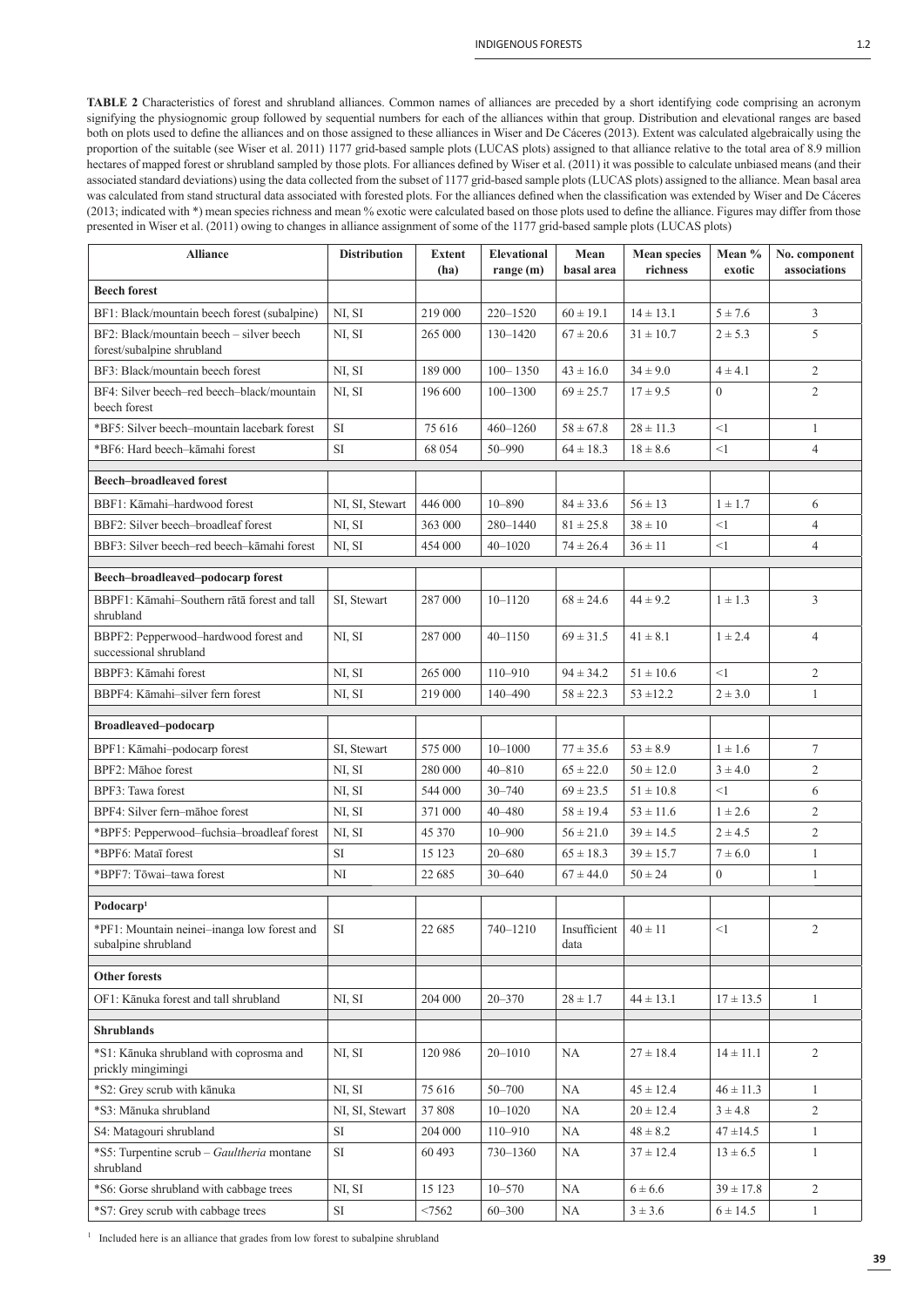occurs in the Tōwai–tawa forest alliance and can have high cover. The Tawhero–kauri forest with mānuka and rewarewa association also commonly includes stands where kauri is important. An alliance with which this association can be aligned has yet to be described.

Only one alliance was classed as podocarp forest and this one is uncommon. The Mountain neinei–inanga low forest and subalpine shrubland alliance is dominated by the nominal shrubs and *Coprosma pseudocuneata*, *Archeria traversii* and mountain flax (*Phormium cookianum*). Podocarps, including Hall's tōtara (*Podocarpus cunninghamii*) and pink pine (*Halocarpus biformis*), and also the New Zealand cedar (*Libocedrus bidwillii*), occur in 69% of the sampled stands with the lower-statured species retained in subalpine shrublands.

The Kānuka forest and tall shrubland does not fit clearly into any of the physiognomic groups. This alliance occurs primarily north of 39°S and in scattered locations elsewhere on the North and South Island. The forest is dominated by kānuka, typically with an understorey of *Coprosma rhamnoides*, mingimingi (*Leucopogon fasciculatus*), hangehange (*Geniostoma ligustrifolium*), and silver fern (*Cyathea dealbata*), and is usually successional to forest.

Shrubland alliances — Seven shrubland alliances were defined. Only one of these, the Turpentine scrub – G*aultheria* montane shrubland, is clearly subalpine or montane; the remaining six all typically occur below treeline. Of these, the most extensive are the Kānuka shrubland with coprosma and prickly mingimingi (*Leptecophylla juniperina*), Matagouri shrubland, and Grey scrub with kānuka (Table 2). The former grades into low forest, but has a more southern distribution than the Kānuka forest and tall shrubland described above. The Matagouri shrubland occurs in areas periodically disturbed by fire, and there is often no evidence of succession to other woody alliances. Nearly half the species present are exotic, with sweet brier (*Rosa rubiginosa*) and grasses such as sweet vernal (*Anthoxanthum odoratum*) and cocksfoot (*Dactylis glomerata*) especially characteristic. The most consistent dominants of the Grey scrub with kānuka alliance are the shrub *Coprosma rhamnoides*, exotic grasses, and exotic herbs such as white clover (*Trifolium repens*), catsear (*Hypochaeris radicata*) and smooth hawksbeard (*Crepis capillaris*). Native woody species are variably dominant in the canopy including kānuka, mānuka, māhoe (*Melicytus ramiflorus*), and tauhinu (*Ozothamnus leptophyllus*). Like the Matagouri shrubland alliance, on average exotics comprise nearly half the species in a given stand (Table 2). Three less common shrublands were defined – Mānuka shrubland, Gorse shrubland with cabbage trees, and Grey scrub with cabbage trees. Given that shrublands are undersampled in NVS relative to forests in proportion to their extents, there is a need for more plot data to be collected from New Zealand shrublands to allow them to be more comprehensively described.

## *Trends in composition and structure*

Changes in the total extent of indigenous forest and shrubland and subordinate mapped classes can be derived from successive versions of LCDB (LCDB1 based on 1996/97 satellite imagery and LCDB2 based on 2001/02 satellite imagery). Between these successive versions of LCDB c. 12 500 hectares of indigenous shrubland and c. 2200 hectares of indigenous forest were converted to non-indigenous cover nationally (Walker et al.

2006). Most of the converted shrublands were broadleaved hardwood and mānuka and were predominantly converted to exotic plantations (Walker et al. 2006). Between these successive versions of LCDB only a very small area (c. 300 ha) nationally changed to an indigenous-dominated class. It should, however, be noted that LCDB has limited success in distinguishing boundaries between some of its mapped classes, particularly shrublands (Coomes et al. 2002; Brockerhoff et al. 2008). For example, LCDB2 estimates total extent of matagouri shrublands to be < 30 000 hectares yet the LUCAS plot-based assessment estimates the extent of matagouri (averaging 40% cover) shrublands to be 204 000 hectares (Table 2). Land cover transformation will vary markedly through time, depending on, for example, drivers of land use change and the spatial scale of analysis. For example, by the early 1920s less than 1% of the Banks Peninsula region's original 100 000 hectares of indigenous forest remained, but, by 2008 an additional 9000 hectares of broadleaved shrubland and forest had developed (Wilson 2008). Assuming there was little secondary forest in the early 1920s, then indigenous woody cover has increased from <1% to 9.8% over this time.

More-specific trends in the biota of indigenous forests and shrublands at national and regional scales are often inferred from the pooling of local datasets. For example, Forsyth et al. (2011) compiled data on deer faecal pellet counts to investigate decadallevel changes in the relative abundances of deer at the national scale for the period 1952–2010. Pellet frequencies were highest during the 1950s–1970s, declined to minima in the 1980s and 1990s, and then increased in the 2000s. The decline in pellet frequencies was probably caused by increasing commercial deer harvesting, and the recent increases in pellet frequencies are likely a consequence of reduced commercial harvesting.

Changes in indigenous forests and shrublands have also commonly been recorded using time-series data at stand level or local scales. The former NZ Forest Service established vegetation plots at many localities in forests and shrublands. Remeasurement of these plots, and others, continues to contribute to our understanding of, for example, the influence of disturbance on the structure and composition of forests (e.g. Hurst et al. 2011), weed invasions (e.g. Wiser and Allen 2006), and impacts of exotic herbivores (Husheer 2007). There is also a long history of monitoring trends in forest bird populations (see Innes et al. 2010) and the Ornithological Society of New Zealand maintains an expanding database on bird observations. Currently there is considerable interest in how the public can contribute observations of biotic change – and certainly there is room to consider how this can be done in a quantitatively robust way.

As the LUCAS plots are remeasured they provide the unbiased data required to determine national and regional trends in the composition, structure, and function of indigenous forests and shrublands. The plots remeasured to date show, for example, that kāmahi, a species highly palatable to brushtail possums, deer, and goats, was regenerating 10 years ago across indigenous forests on conservation land and is continuing to regenerate now. The diameter-size-class structure of kāmahi did not change between 2002–2007 and 2009–2012, and both distributions followed a 'reverse J' shape, indicative of a self-replacing population (MacLeod et al. 2012). Clearly exotic herbivores can have dramatic impacts in some forests but these may not be pervasive and much is to be gained from understanding where, when and why they have impacts (Wardle 1984).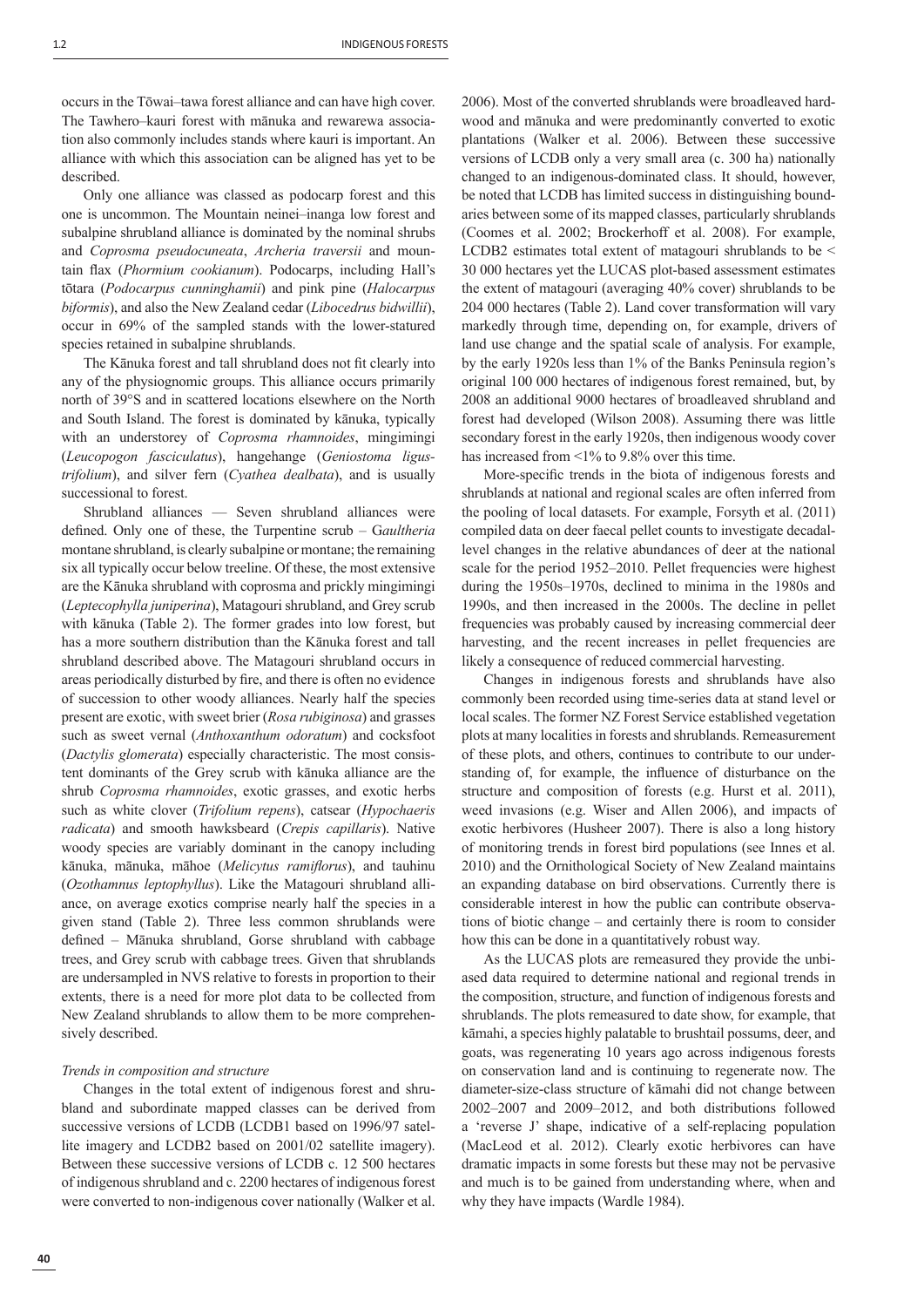# **MANAGEMENT AND PROVISION OF ECOSYSTEM SERVICES**

About 80% of New Zealand's remaining indigenous forests are publicly owned and managed by the Department of Conservation under the Conservation Act 1987, which requires them to be managed mainly for conservation purposes. A wide range of activities are considered compatible with conservation goals, but timber production is not one of them. There are c. 1.5 million hectares of indigenous forests that are privately owned. Māori organisations own and manage significant, and increasing, areas of these indigenous forests. For example, under Tūhoe's Deed of Settlement for Te Urewera (2013), a new governance structure was defined that empowers Tühoe to have a greater decision-making role in the management of indigenous forests and shrublands in Te Urewera. More generally iwi have aspirations for kaitiakitanga (guardianship) that include sustainable use guided by the application of mātauranga (traditional knowledge) in decision making and environmental monitoring (e.g. Lyver et al. in press). For example, observations of the flock sizes and harvest of kererū (*Hemiphaga novaeseelandiae*) were used to construct declining trajectories of the abundance of this pigeon in parts of Te Urewera over the last 80 years (Lyver et al. 2008).

Over the last 50 years the area dominated by native woody species has increased in some areas as land that was formerly used for agriculture, or was otherwise deforested, is now following a successional process through shrublands (see shrubland alliance descriptions). Some of the areas on formerly agricultural land are in the eastern South Island (e.g. Matagouri shrubland); these extensive lands are part of the 'tenure review' process. Under this process the government purchased the improvements on leasehold lands from individual farmers, and the lands retired from grazing are now managed by the Department of Conservation. This process is not without tensions, and debate centres on the level of payment made to farmers, the conservation value of these lands, and what management options and ecosystem services are possible from these shrublands (e.g. Brower 2008).

## *Conservation of biodiversity*

In recent decades, there has been a shift from the view that the conservation role of indigenous forests is largely about water catchment protection to the view that forests are important for biodiversity. Current management of indigenous forests for biodiversity is often aimed at restoring a state close to that before either Māori or European settlement. However, at some locations indigenous forests are undergoing century/millennium-level (not long, relative to species' longevity) compositional and structural changes that reflect transient dynamics (e.g. McGlone et al. 1996; Kunstler et al. 2013). There is also increasing recognition that historical impacts of humans have implications for contemporary forests. For example, there is debate about the likely effects of moa (e.g. *Dinornis* spp.) browsing being removed from ecosystems c. 500 years ago (e.g. Atkinson and Greenwood 1989; Forsyth et al. 2010). In general, though, most of the current concern about threats to biodiversity focuses on the elimination or fragmentation of ecosystems, often the result of land-use change and intensification, and degradation through loss or reduced abundance of species, usually as a result of invasive weeds and pests. To these we add threats from climate change, increasing atmospheric CO<sub>2</sub> concentrations, fire, and exploitative industries (e.g. mining). It is of note that human-related impacts on biodiversity may not be reversed merely through the removal of a causal agent (e.g. for exotic herbivores see Coomes et al. 2003). This leads to an

important distinction between those threats that can and should be countered and those that cannot or should not be.

Land-use change and intensification  $-$  The transformation and loss of indigenous forest biodiversity has been pronounced as a consequence, mostly historical, of land-use change and intensification. While halting further loss of indigenous forest cover may be seen as a simple challenge, controlled by the Resource Management Act 1991, it is in fact fraught with economic, social, and political barriers. New Zealand has now lost the structural dominants (trees) over extensive areas, and where shrublands reverting to forest occur in production land settings the shrublands are usually a blend of indigenous and exotic species – creating 'novel-ecosystems' (Hobbs et al. 2006). There is a tension between the pressure to clear these shrublands for productive land use versus allowing them to revert to forest with consequent carbon storage and biodiversity benefits. Managing for biodiversity in these shrublands requires an understanding of the complex interactions of indigenous and exotic species and how these interactions play out on the landscape. Exotic species provide essential services to indigenous species, including exotic vertebrates dispersing seeds and fruits of indigenous species (e.g. Dungan et al. 2002) and exotic shrubs facilitating succession to indigenous forest (e.g. Wilson 1994; Bellingham et al. 2005). In fact, exotic birds, insects, and plants are regarded by some as enhancing and diversifying lowland agricultural systems. While there is an increasing interest in enhancing some indigenous biodiversity components in these blended systems, in part orientated around sustainability credentials of industry, there is a critical lack of research and robust biodiversity monitoring in production landscapes (MacLeod and Moller 2006; Moller et al. 2008) when compared with the Natural Heritage Management System establised on conservation lands (MacLeod et al. 2012).

Invasive species — Invasive species can have severe deleterious effects on native biodiversity. In New Zealand, the problem is compounded by the high number of introduced species (Allen and Lee 2006). Exotic animal species of greatest concern largely fall within two groups: browsing animals that can alter forest structure and composition; and, animal predators that can deplete the indigenous fauna. There is also increasing recognition that many other introduced organisms may be having significant impacts on ecosystems (e.g. *Vespula* wasps; Beggs and Wardle 2006).

Impacts of introduced browsing animals vary according to the animal's stage of colonisation and abundance, environmental factors, and features of particular indigenous forests and shrublands (Wardle 1984). Modification of the forest understorey is sometimes caused by browsing animals, with the widely distributed red deer *(Cervus elaphus scoticus)* being the most significant animal, although other ungulate species (pigs, goats, and other species of deer) can be important. Forest types are differentially susceptible to browsing by animals and those most modified by red deer, for example, grow on recently disturbed sites and contain a high proportion of palatable species (e.g. Stewart et al. 1987). Throughout the country subjectively located study plots have been fenced to exclude ungulate browsing (exclosures). In some forests ungulates have lowered the abundance of palatable plants in the understorey relative to outside fenced areas (e.g. Smale et al. 1995). Outside others, selective browsing has favoured an increase of some browse-resistant, or tolerant, species in the understorey (Allen et al. 1984). Others show little difference between the insides and outsides of exclosures (e.g. Bellingham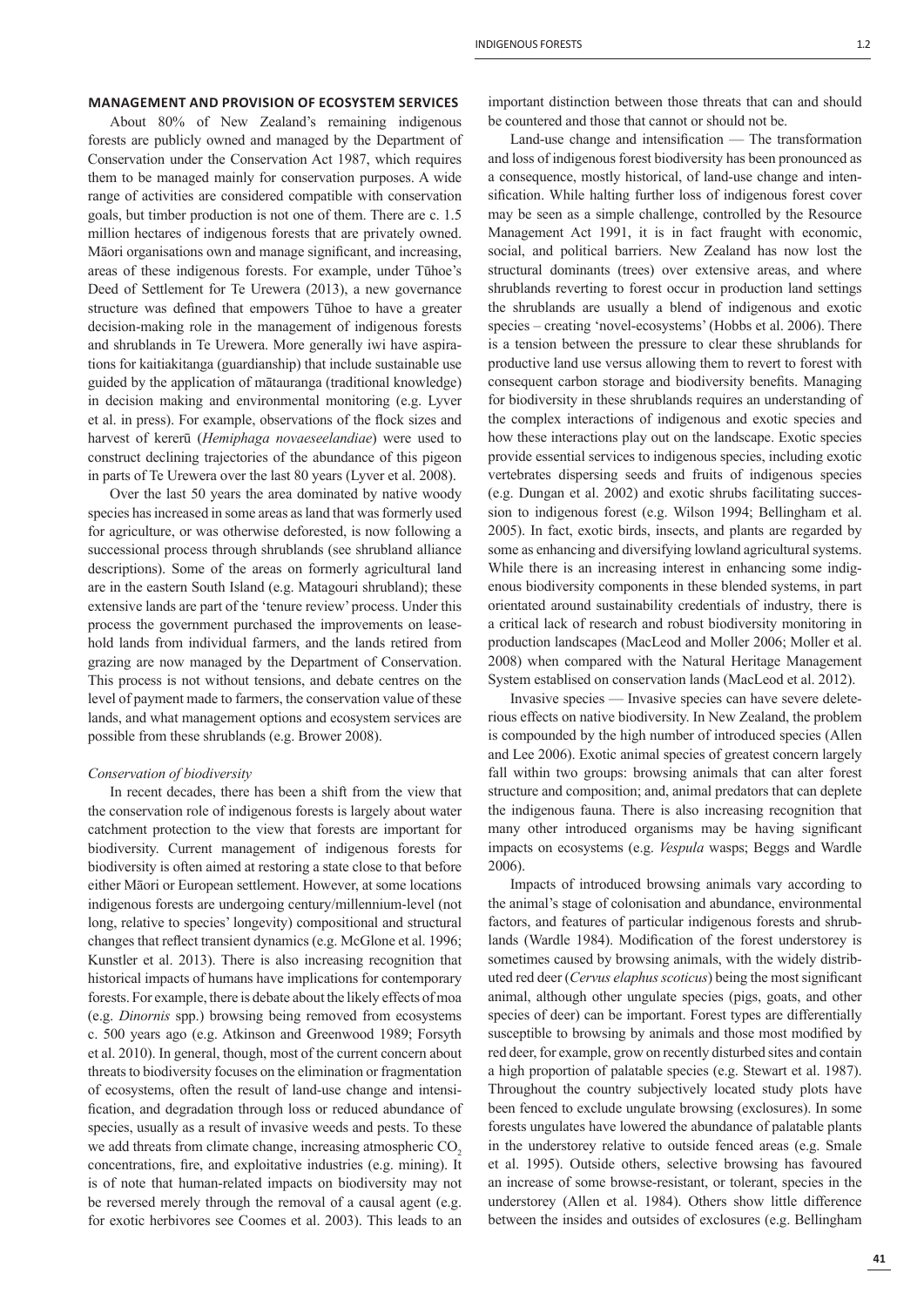and Allan 2003). Using a national set of such fenced exclosures, Mason et al. (2010) showed that ungulate impacts are less significant in mature than disturbed forest stands. It is worth noting that browsing patterns also vary among deer species; for example, sika deer (*Cervus nippon*) appear to have greater impacts on seedling abundance of tree species than red deer (Husheer et al. 2006). It also remains unclear how often browsing of seedlings by ungulates is demographically significant to the maintenance of palatable tree and shrub species (e.g. Forsyth et al. 2010).This may be important to resolve as LUCAS plots show palatable plants to be widespread and abundant in forest understoreys at a national scale (Peltzer and Mason 2010; Wiser et al. 2011).

Brushtail possums defoliate some canopy and subcanopy tree species (e.g. kāmahi, *Fuchsia excorticata* and some *Pseudopanax* species), and defoliation by brushtail possums may elevate tree mortality rates (e.g. Bellingham and Lee 2006). Selective browsing has resulted in *Peraxilla* and *Alepis* mistletoes becoming locally rare (Wardle 1991). Brushtail possums also eat fruits that are important food sources for the indigenous fauna (e.g. Leathwick et al. 1983). Possum control can, for example, sometimes reduce mortality rates of kāmahi, one of New Zealand's most abundant indigenous tree species, at local scales (e.g. Gormley et al. 2012) – over most of its range, however, there is no possum control yet kāmahi remains abundant (see Trends in Composition and Structure section).

Introduced predators, including brushtail possums, can have a major impact on forest fauna (Clout 2006). The most studied of these is the relationship between periodic heavy beech seeding and predator dynamics. Heavy seeding leads to a rapid build-up of rats (*Rattus rattus*) and mice (*Mus musculus*), which in turn leads to a build-up of stoats (*Mustela erminea*). When rodent numbers decline on depletion of the seed crop the stoats are forced to feed upon the avifauna (King 1983). Such a pattern appears responsible for the decline of several forest bird species, as exemplified by mōhua (*Mohoua ochrocephala*) in the South Island. Control of multiple predators can result in the population recovery of some bird species (e.g. O'Donnell and Hoare 2012). Fortunately, a few simple climate variables can be used to predict most of the variation in tree seeding, although their relative contributions vary with soil fertility, and this may well provide a cue for predator control (e.g. Smaill et al. 2011). Restoration of forest avifauna, severely threatened by predators, may require careful breeding programmes in combination with other activities such as the removal of predators (Jamieson et al. 2009). Depletion of the avifauna can have flow-on consequences for forest ecosystems, for example, predation of ground-nesting seabirds can result in a loss of nutrient subsidies to coastal forest communities (e.g. Fukami et al. 2006).

In New Zealand there are as many naturalised exotic plant species as there are indigenous ones (Williams and Cameron 2006). This results in a large pool of potential weeds to manage in forests, but particularly in shrublands, and, at least for reserves, this is likely exacerbated by human activity (Timmins and Williams 1991). Exotic plant species invading forest were listed by Wiser and Allen (2006), who concluded that the most invaded forests are those that were species-rich or occurred either at low altitudes in the North Island or in the eastern or northern South Island. Successional shrublands can be highly invaded (Wiser et al. 2011) with impacts on ecosystem processes. For example, increasing biomass of the exotic shrub *Buddleja davidii* increased mineral soil P, whereas increasing biomass of the native shrub *Coriaria arborea* increased soil N (Bellingham et al. 2005). Dickie et al. (2010) contrasted the ectomycorrhizal fungal communities associated with exotic *Pinus contorta* with co-occurring indigenous *Nothofagus* and found fungal communities on *Pinus* were dominated by exotic (93%) and cosmopolitan fungi (7%), whereas *Nothofagus* had native-dominated fungal communities (e.g. *Cortinarius*) and cosmopolitan fungi.

There has been a long history of controlling exotic browsing animals, and to a lesser degree predators and weeds, for biodiversity conservation. The Department of Conservation controlled goats, deer, brushtail possums, and weeds, in various ways, on 1.40, 0.37, 0.24 and 0.48 million hectares respectively in the 2011/12 year (Department of Conservation 2012). The challenge of financing this control is becoming increasing complex because of a burgeoning number of exotic species, poorly known effects on biodiversity and ecosystem dynamics, complicated interactions between species, and very limited finances. Although information sources such as the Department of Conservation's Natural Heritage Management System will improve the basis for allocating resources and assessing management effectiveness, the conceptual basis for making choices needs to be progressed. One choice is about when and where commercial models (as widely undertaken for venison) are desirable for control rather than recreational, community or governmental models. Certainly partnered models hold potential, and exotic animal control operations to combat agriculturally important diseases such as bovine tuberculosis could enhance biodiversity benefits in combination with control motivated by community action.

Fire — Although remaining forests are now often found only in steep, high rainfall areas, there is still a potential for anthropogenic fires to destroy forests and arrest succession during dry years. The Department of Conservation maintains a database of ignitions occurring within one kilometre of conservation land boundaries, and this totals over 3000 ignitions dating back to the early 1990s. The average cost for the Department's fire management in recent years is \$7.4 million a year, with about 700 hectares of public conservation land being burnt (http://www. doc.govt.nz/conservation/threats-and-impacts/fire/). Increased regulation of rural fires, further understanding of the threat of fire, and improved fire-fighting techniques should reduce the potential for fires, but increased accessibility of the public to forests means fire remains a threat. The National Rural Fire Authority is adopting a Wildfire Threat Analysis (WTA) system, which is a systematic method of identifying the level of threat a particular area faces from wildfire. The level of threat is generally related to a combination of ignition potential, potential fire behaviour and the values threatened. The positive feedback caused by firesupporting and promoting (pyrogenic) exotic species (e.g. *Pinus contorta*, *Cytisus scoparius*) that are invading some deforested localities adjacent to indigenous forests and shrublands adds to the level of threat.

Other issues — The removal of forests and shrublands for the purposes of roading, farming, gold and coal mining is still undertaken today on limited areas. Restoration has been undertaken, for example, to re-establish forest on mined areas (e.g. Langer et al. 1999). There is also an increasing interest more generally, particularly by community groups, to reforest with indigenous species. Although the area planted so far is modest, some areas have garnered intense popular interest, for example Tiritiri Mātangi, an island that was planted with native trees between 1984 and 1994 to create habitat for land birds and is now a major tourist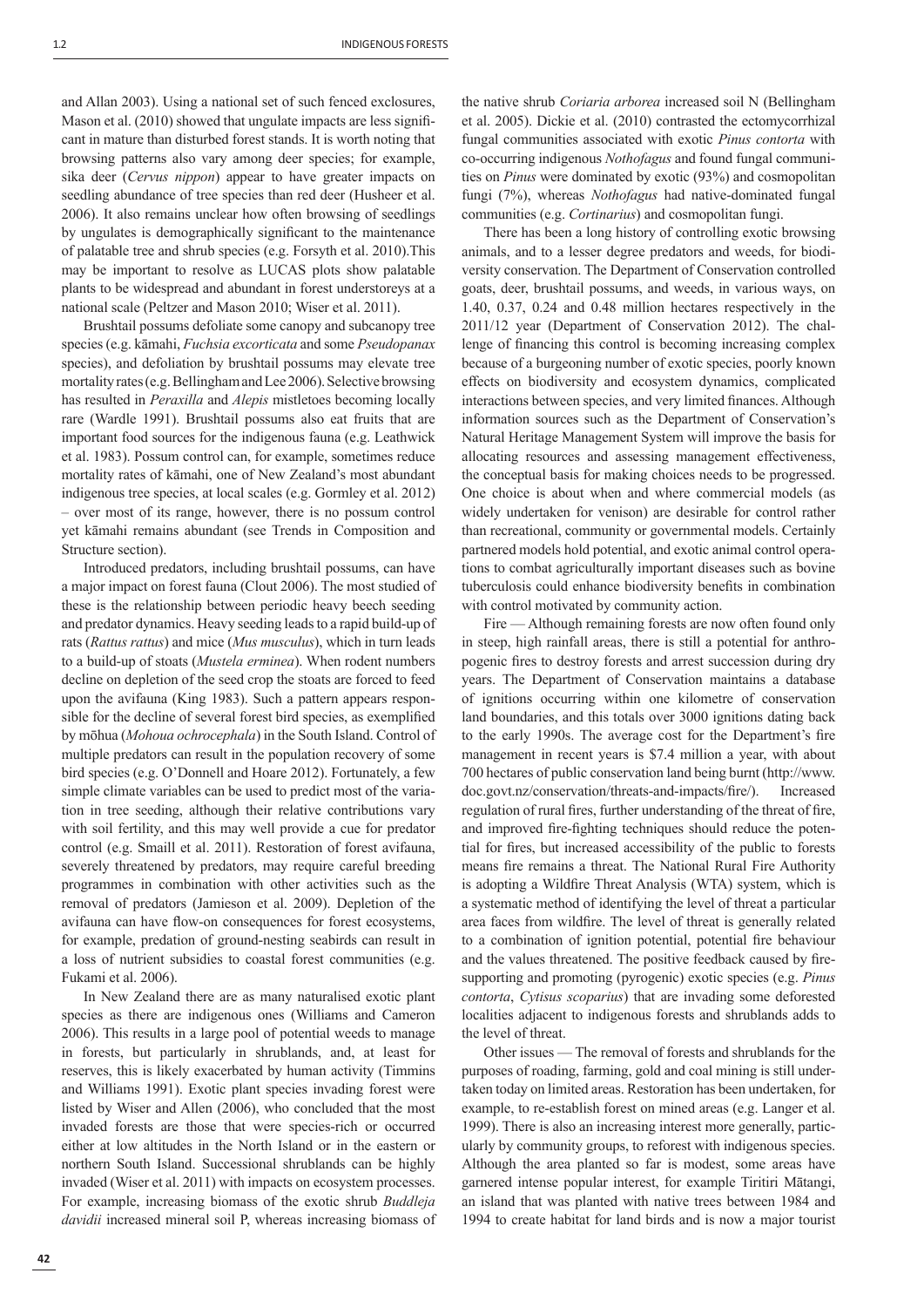attraction (Rimmer 2004). This is particularly important to some iwi and, for example, Ngāti Whare's recent Deed of Settlement with the Crown facilitates, with associated funding, the conversion of 750 hectares of pine plantation into podocarp-dominated indigenous forest.

Historically the extraction of timber in some areas has modified biodiversity and influenced many other forest values. The value of natural forests as habitat for birds and other fauna; their ability to produce honey, game and furs; their efficiency in the protection of soil and regulation of water and nutrients; and their aesthetic appeal, were all modified by timber production (Wardle 1984). In 1993, Part 3A of the Forests Act 1949 came into force to protect the values of privately owned indigenous forests managed for timber production (see Timber Production section below).

While the trend of increasing atmospheric  $\mathrm{CO}_2$  concentrations over recent decades is globally consistent, the trends in climate are not, and New Zealand has not experienced the marked warming trend found in continental areas of the Northern Hemisphere (see McGlone and Walker 2011). Higher than ambient atmospheric  $CO<sub>2</sub>$  concentrations have been shown to increase photosynthesis and decrease transpiration in tree seedlings (Hollinger 1987) and climate envelopes for species distributions have been used to suggest potential consequences of climate change (Leathwick and Mitchell 1992). However, there is little evidence that suggests movement of tree species in New Zealand in response to modern climate change. For example, there has been demonstrable upward movement of treelines in the Northern Hemisphere over the last century, but New Zealand treelines have been stable (Harsch et al. 2012). Moreover, any consideration of climate change effects must account for potential nutrient (e.g. nitrogen) limitation, particularly given the low nutrient status of many forest soils. It may be that climate change effects will be most pronounced in drier eastern parts of the country through alteration of disturbance regimes, for example with increased incidence of wildfire.

## *Timber production*

The extraction of timber from indigenous forests, particularly of kauri and podocarps, has historically been exploitative and has led to much controversy over the last half century (e.g. Benecke 1996). Over this time harvest levels have declined dramatically.



**FIGURE 3** Summary of annual harvestable timber volumes  $(m^3)$  of indigenous tree species (BM = Black Mountain) included on approved sustainable management plans registered with the Ministry for Primary Industries, December 2006. Total volume = 80 007 cubic metres (from Richardson et al. 2011).

Now national demand for high-value timber outstrips supply and imports of such timber have increased dramatically (\$357 million in 2005). Imports are often from unsustainably managed forests and, more alarmingly, are commonly illegally harvested.

In New Zealand, the Forests Act 1993 has provisions specifying how indigenous forests should be managed for timber production. In beech forests the harvested areas can be no greater than half a hectare, unless specific approval has been obtained for a larger area (up to 20 ha; Ministry of Agriculture and Forestry 2009). Further, regeneration must have reached a predominant height of 4 metres and a stocking of the harvested species equal to or greater than pre-harvest levels before adjacent harvesting can occur. The Forests Act also aims to achieve an appropriate balance between productive use and maintenance of the forests' natural values (e.g. native versus exotic dominance). These provisions have been implemented in second-growth beech forest, resulting from historical land clearance and logging, as well as in old-growth forest. In practice, harvest operations tend to be from either selective, group-selection, small-coupes  $(0.1 - 0.2)$  ha), or coupes of ~0.5 hectare, and typically little silvicultural tending of developing stands is undertaken (Allen et al. 2012). Annual volume increments of up to  $6 \text{ m}^3$  ha<sup>-1</sup> are possible. For podocarps, the Act requires: typically 5% of live standing basal area may be harvested every 10 years; harvesting of only trees >30 cm in diameter at breast height; a proportion of the largest trees shall be retained as wildlife habitat; and, trees shall be harvested as individuals or small groups of up to five trees.

Depending on the ecological characteristics of the constituent species, the size of harvested area will influence the relative growth of species differently and, ultimately, the composition of the developing forest. For example, with increasing size of harvested patch, red beech seedlings have an increasing competitive advantage in terms of height growth over silver beech, so that silver beech will form a smaller proportion of the dominant canopy trees (Wiser et al. 2007). Forest structure is also influenced by the level of compensatory growth by residual trees (e.g. Wiser et al. 2005). The Forests Act provisions so far seem appropriate for maintaining the stand structure of beech forests, although there can be short-term biodiversity changes in understorey plant (Wiser 2001) and ecto-mycorrhizal (Dickie et al. 2009) commu-

> nities. The merits of the podocarp provisions are less clear as podocarps are often thought to regenerate following extensive disturbance (e.g. Kunstler et al. 2013). Another challenge is in applying the provisions when a forest owner wishes to convert an already modified forest into a former structure and composition, as for Tūhoe where podocarps have been logged from podocarp– hardwood forest (e.g. Carswell et al. 2012a).

> New Zealand timbers, such as silver beech, have distinctive properties (e.g. colour, grain) valued by niche markets in the USA, Australia, and Japan (e.g. Donnelly 2011). Some forest owners recognise this and, notwithstanding the overall decline in harvest, between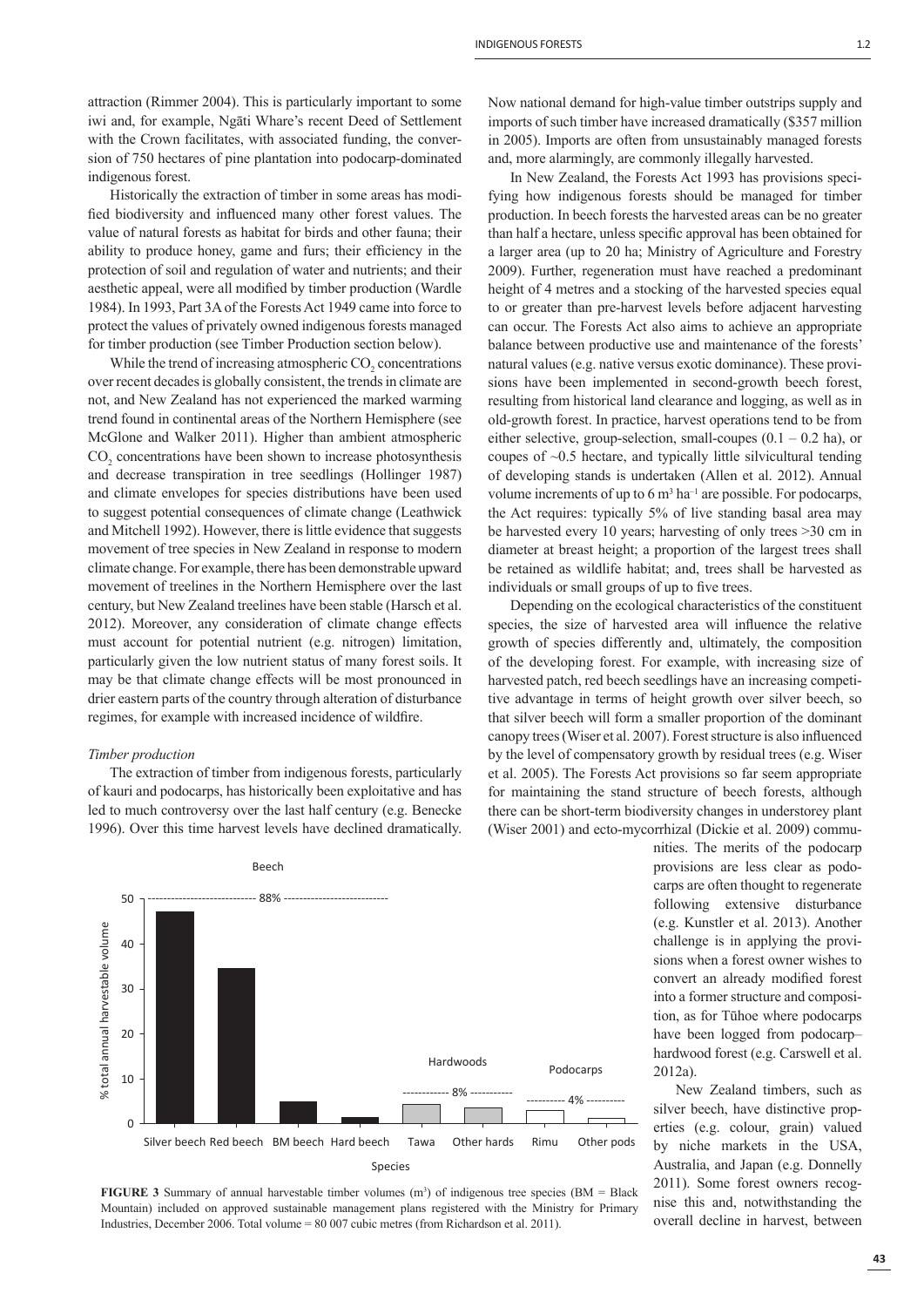1993, when the Forests Act was introduced, and 2006, the area covered by approved plans and permits grew to 120 154 hectares, across 450 properties. Certainly beech species dominate the allowable harvest (Figure 3). Māori are key participants in indigenous forestry and many of the plans and permits approved by the Ministry for Primary Industries are for Māori-owned forests. Māori owners often have broad (social and environmental) sustainability goals and seek management solutions sensitive to their needs. Increasing demand for high-value timber will only translate into an expanded indigenous forest industry if it meets legislated environmental sustainability requirements, international agreements, and forest owner aspirations. Market expectations are becoming increasingly selective through product certification.

## *Carbon storage and sequestration*

Forests store, and can sequester, significant amounts of carbon and in recognition of this the United Nations Framework Convention on Climate Change requires parties to report on carbon emissions from such vegetation. This requirement is part of the rationale for establishing the LUCAS plots to provide a basis for unbiased estimates of carbon stocks. Holdaway et al. (2010) have estimated there are 5611.7 megatonnes of  $CO<sub>2</sub>$  equivalents  $(CO<sub>2</sub>e)$  currently stored in the live stem and coarse woody debris pools in New Zealand's indigenous forest and shrubland. There is also considerable potential for carbon sequestration through restoration of indigenous forest on lands marginal for pastoral agriculture (Trotter et al. 2005). Holdaway et al. (2010) have gone on to model potential carbon stocks as  $7485.8$  Mt CO<sub>2</sub>e, giving a long-term potential increase of  $1874.1$  Mt CO<sub>2</sub>e in existing indigenous forest and shrubland if the effects of historical and ongoing anthropogenic disturbance were removed. Potential carbon sequestration in indigenous forest and shrubland has been estimated at between 6 and 12 Mt  $CO_2$ e yr<sup>-1</sup> for the period 2010– 2022 (Holdaway et al. 2010). Given that New Zealand's gross emissions were 74.7 Mt  $CO<sub>2</sub>e yr<sup>-1</sup>$  in 2008, and are forecast to rise to 83.5 Mt  $CO_2$ e yr<sup>-1</sup> by 2020 (Ministry for the Environment 2010), indigenous forest and shrublands represent a significant potential sink to offset these increasing emissions.

The potential for indigenous forest and shrubland carbon sequestration, or losses through deforestation and degradation, are spatially and temporally variable (Holdaway et al. 2010). It is currently assumed that indigenous forests are in a steady state with the natural environment, and thus carbon neutral (Ministry for the Environment 2010). This seems unlikely, particularly at regional or local scales, because of the imprint of disturbance. For example, significant  $(>10\%)$  catchment-scale (10 000 ha) variation in live-tree biomass has been demonstrated as a result of tree death (Coomes et al. 2012), although the level to which this causes temporal variation in total biomass carbon depends upon the decay resistance of woody debris and the growth of residual trees (Mason et al. 2013). Indigenous forests are managed for invasive species and it would be desirable if biodiversity and carbon benefits were congruent. The influence of browsing animals on carbon stocks, however, is context-specific (e.g. Peltzer et al. 2010), difficult to measure (e.g. Holdaway et al. 2012) and carbon benefits do not always correlate with biodiversity benefits (e.g. Wardle et al. 2007).

To maximise carbon sequestration, woody successions are desirable that favour species either with high wood density, fast growth, or large stature (Carswell et al. 2012b). While carbon accumulation during succession has been often modelled (Holdaway et al. 2010; Mason et al. 2012), few field measurements have been made to allow estimates of its spatial and temporal variability (Carswell et al. 2012b). Sequestration rates of 8.4, 8.4 and 9.2 Mg  $CO<sub>2</sub>e$  ha<sup>-1</sup> yr<sup>-1</sup> have been determined for kānuka–red beech, coastal broadleaved hardwood and mānuka shrubland successions respectively (Trotter et al. 2005; Carswell et al. 2012b). Carbon sequestration during succession can be congruent with biodiversity gains (Carswell et al. 2012b) and erosion control. While a significant portion of this sequestration will occur naturally, some organisations and landowners are changing land use and management for carbon sequestration opportunities. For example, the Permanent Forest Sink Initiative promotes the establishment of permanent forests on previously unforested land where this establishment is a direct result of human activities (www.mpi.govt.nz/forestry/ funding-programmes/permanent-forest-sink-initiative.aspx) and EBEX21® provides carbon credits from regenerating indigenous forests (www.ebex21.co.nz).

### *Other values*

A wide range of other activities are undertaken in indigenous forests and shrublands, including recreation, tourism, research, mining and commercial hunting (Wardle 1984). While exotic browsing animals are largely treated as pests on conservation lands, they create commercial opportunities with animals harvested for meat and furs, as well as for recreational purposes (e.g. Parkes and Murphy 2003). Indeed, the commercial opportunity for red deer harvesting has led to significant control of that species. Commercial operations have few restrictions and harvest rate largely depends on profit and the resilience of animal populations rather than appropriate levels for conservation values (Parkes 2006). Brushtail possums have been more resilient to commercial activities than red deer and numbers remain relatively high.

While indigenous timber production is currently limited to private lands this is not so for all harvest of indigenous biota, *Sphagnum* moss and honey, for example. The main source of honey from beech forests is honeydew produced from the sap and secreted outside the tree by a scale insect (*Ultracoelostoma assimile*). This is largely harvested from forests in the northern half of the South Island. Honey bees compete with indigenous fauna for the honeydew resource but also potentially provide pollination benefits in the face of a depleted fauna (e.g. Moller and Tilley 1989). There will continue to be pressures for more products from indigenous forests and Māori have long presented a view that it is their traditional right to harvest species such as native kererū.

Recreation and tourism are major economic activities, as many visitors focus on the outdoors and visiting key national parks. With limited road access, most visitors are concentrated into a few well-known areas. For the 1.5 million visitors (2011/12) to lands managed by the Department of Conservation that organisation supports 14 000 kilometres of tracks, 24 visitor centres and 970 huts (Department of Conservation 2012). In some areas there are indications of overuse. The planned expansion of New Zealand's tourist industry will increase pressures on the conservation values of the forests and there is an expanding partnership between the tourism industry and conservation organisations.

The long-held view that forests stabilise slopes and reduce sediment transport in streams was challenged by geomorphologists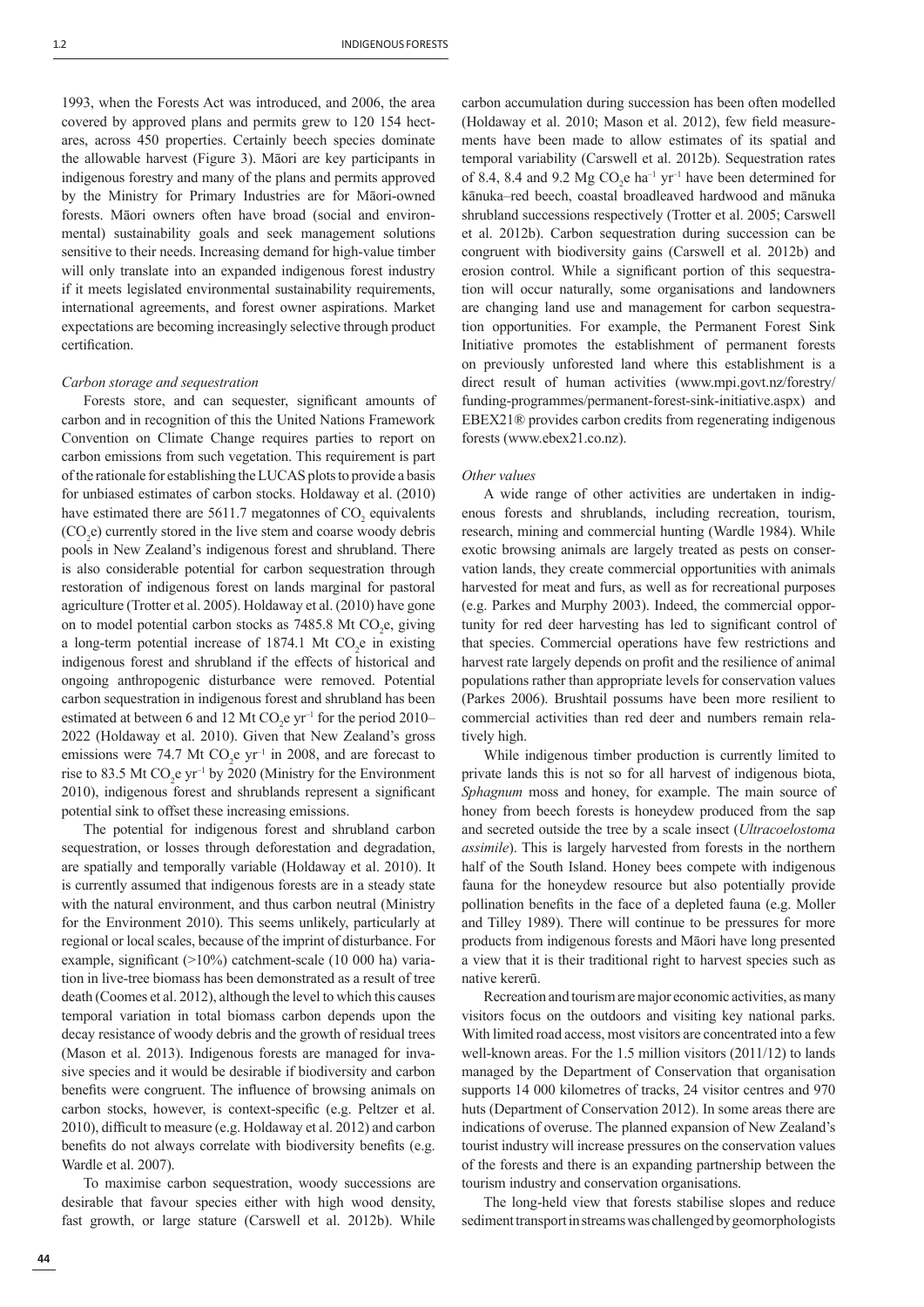#### **CONCLUDING REMARKS**

We appear to be entering a phase where society is increasingly demanding the multiple services provided by indigenous forests and shrublands. This is an important development as it provides opportunities for partnered support of policy, governance, and management. We expect, at a decadal level, there will only be increasing demands for the services provided by forests and shrublands, accompanied by an expanding range of threats, and competition for the financial resources required to mitigate these threats. Meeting these demands still requires a much greater understanding of the ecological, cultural and economic values ascribed to New Zealand's indigenous forests and shrublands, how these values are interrelated, and what needs to be done to protect them.

## **ACKNOWLEDGEMENTS**

This review was funded by Landcare Research, Core funding for Crown Research Institutes from New Zealand's Ministry of Business, Innovation and Employment's Science and Innovation Group, and by Fitzwilliam College, University of Cambridge. The manuscript was improved by comments from Matt McGlone.

#### **REFERENCES**

- Allen RB, Lee WG eds 2006. Biological invasions in New Zealand. Heidelberg, Springer. 457 p.
- Allen RB, Payton IJ, Knowlton JE 1984. Effects of ungulates on structure and species composition of Urewera forests as shown by exclosures. New Zealand Journal of Ecology 7: 119–130.
- Allen RB, Bellingham PJ, Wiser SK 1999. Immediate damage by an earthquake to a temperate montane forest. Ecology 80: 708–714.
- Allen RB, Bellingham PJ, Wiser SK 2003. Developing a forest biodiversity monitoring approach for New Zealand. New Zealand Journal of Ecology 27: 207–220.
- Allen RB, Hurst JM, Wiser SK, Easdale T 2012. Developing management systems for the production of beech timber. New Zealand Journal of Forestry 57(2): 38–44.
- Atkinson IAE 2004. Successional processes induced by fires on the northern offshore islands of New Zealand. New Zealand Journal of Ecology 28: 181–194.
- Atkinson IAE, Greenwood RM 1989. Relationships between moa and plants. New Zealand Journal of Ecology 12 (Supplement): 67–96.
- Baylis GTS 1980. Mycorrhizas and the spread of beech. New Zealand Journal of Ecology 3: 151–153.
- Beggs JR, Wardle DA 2006. Keystone species: Competition for honeydew among exotic and indigenous species. In: Allen RB, Lee WG eds Biological invasions in New Zealand. Heidelberg, Springer. Pp. 281–294.
- Beever RE, Waipara NW, Ramsfield TD, Dick MA, Horner IJ 2009. Kauri (*Agathis australis*) under threat from *Phytophthora*?. In: Goheen EM, Frankel SJ tech. cords. Phytophthoras in forests and natural ecosystems, Proceedings of the Fourth Meeting of IUFRO Working Party S07.02.09. General Technical Report PSW-GTR-221. Albany, CA, U.S. Department of Agriculture, Forest Service, Pacific Southwest Research Station. Pp. 74–85.
- Bellingham PJ, Allan CN 2003. Forest regeneration and the influences of white-tailed deer (*Odocoileus virginianus*) in cool temperate New Zealand rain forests. Forest Ecology and Management 175: 71–86.
- Bellingham PJ, Lee WG 2006. Distinguishing natural processes from impacts of invasive mammalian herbivores. In: Allen RB, Lee WG eds Biological invasions in New Zealand. Heidelberg, Springer. Pp. 323–336.
- Bellingham PJ, Peltzer DA, Walker LR 2005. Contrasting impacts of a native and an invasive exotic shrub on flood-plain succession. Journal of Vegetation Science 16: 135–142.
- Benecke U 1996. Ecological silviculture: the application of age old methods. New Zealand Forestry 41: 27–33.
- Brockerhoff EG, Shaw WB, Hock B, Kimberley M, Paul T, Quinn J, Pawson S 2008. Re-examination of recent loss of indigenous cover in New Zealand and the relative contributions of different land uses. New Zealand Journal of Ecology 32: 115–126.
- Brower A 2008. Who owns the high country? The controversial story of tenure review in New Zealand. Nelson, Craig Potton. 199 p.
- Buchanan PK, Beever RE, Galloway DJ, Glare TR, Johnston PR, McKenzie EHC, di Menna ME, Pennycook SR, Ridley GS, Smith JMB, Stephenson SL 2004. The fungi of New Zealand – an introduction. In: McKenzie EHC ed. Introduction to fungi of New Zealand. Fungi of New Zealand, Vol. 1. Hong Kong, Fungal Diversity Press. Pp. 1–48.
- Carswell FE, Doherty JE, Allen RB, Brignall-Theyer ME, Richardson SJ, Wiser SK 2012a. Effects of above- and below-ground competition on seedlings in a New Zealand conifer–angiosperm forest. Forest Ecology and Management 269: 188–196.
- Carswell FE, Burrows LE, Hall GMJ, Mason NWH, Allen RB 2012b. Carbon and biodiversity gain during 200 years of woody succession in lowland New Zealand. New Zealand Journal of Ecology 36: 191–202.
- Clarkson BD 1990. A review of vegetation development following recent (<450 years) volcanic disturbance in North Island, New Zealand. New Zealand Journal of Ecology 14: 59–71.
- Clarkson BR, Smale MC, Williams PA, Wiser SK, Buxton RP 2011. Drainage, soil fertility and fire frequency determine composition and structure of gumland heaths in northern New Zealand. New Zealand Journal of Ecology 35: 96–113.
- Clinton PW, Allen RB, Davis MR 2002. Nitrogen storage and availability during stand development in a New Zealand *Nothofagus* forest. Canadian Journal of Forest Research 32: 344–352.
- Clout MN 2006. Keystone aliens: The multiple impacts of brushtail possums. In: Allen RB, Lee WG eds Biological invasions in New Zealand. Heidelberg, Springer. Pp. 265–279.
- Cockayne L 1926. Monograph on the New Zealand beech forests. Part I. The ecology of the forests and taxonomy of the beeches. Government Printer, Wellington.
- Cockayne L 1928. The vegetation of New Zealand, 2nd edn. Leipzig, Engelmann. 456 p.
- Conway MJ 1959. Hurricane damage in Northland. New Zealand Journal of Forestry 8: 151–152.
- Coomes DA, Allen RB 2007. Effects of size, competition and altitude on tree growth. Journal of Ecology 95: 1084–1097.
- Coomes DA, Grubb PJ 2000. Impacts of root competition in forests and woodlands: a theoretical framework and review of experiments. Ecological Monographs 70: 171–207.
- Coomes DA, Allen RB, Scott NA, Goulding C, Beets P 2002. Designing systems to monitor carbon stocks in forests and shrublands. Forest Ecology and Management 164: 89–108.
- Coomes DA, Allen RB, Forsyth DM, Lee WG 2003. Factors preventing the recovery of New Zealand forests following control of invasive deer. Conservation Biology 17: 450–459.
- Coomes DA, Holdaway RJ, Allen RB, Kobe RK, Lines E 2012. A general integrative framework for modelling woody biomass production and carbon sequestration rates in forests. Journal of Ecology 100: 42–64.
- Cowan PE, Chilvers BL, Efford MG, McElrea GJ 1997. Effects of possum browsing on northern rata, Orongorongo valley, Wellington, New Zealand. Journal of the Royal Society of New Zealand 27: 173–179.
- Cullen LE, Stewart GH, Duncan RP, Palmer JG 2003. Disturbance and climate warming influences on New Zealand *Nothofagus* tree-line population dynamics. Journal of Ecology 89: 1061–1071.
- D'Costa D, P Augustinus P, Wallis I 2011. An MIS 5a/b to MIS 3 bog sequence from Henderson Bay, northern New Zealand. New Zealand Journal of Geology and Geophysics 54: 209–216.
- de Lange PJ, Norton DA, Courtney SP, Heenan PB, Barkla JW, Cameron EK, Hitchmough R, Townsend AJ 2009. Threatened and uncommon plants of New Zealand (2008 revision). New Zealand Journal of Botany 47: 61–96.
- Department of Conservation 2012. Annual report. Wellington, Department of Conservation. 116 p.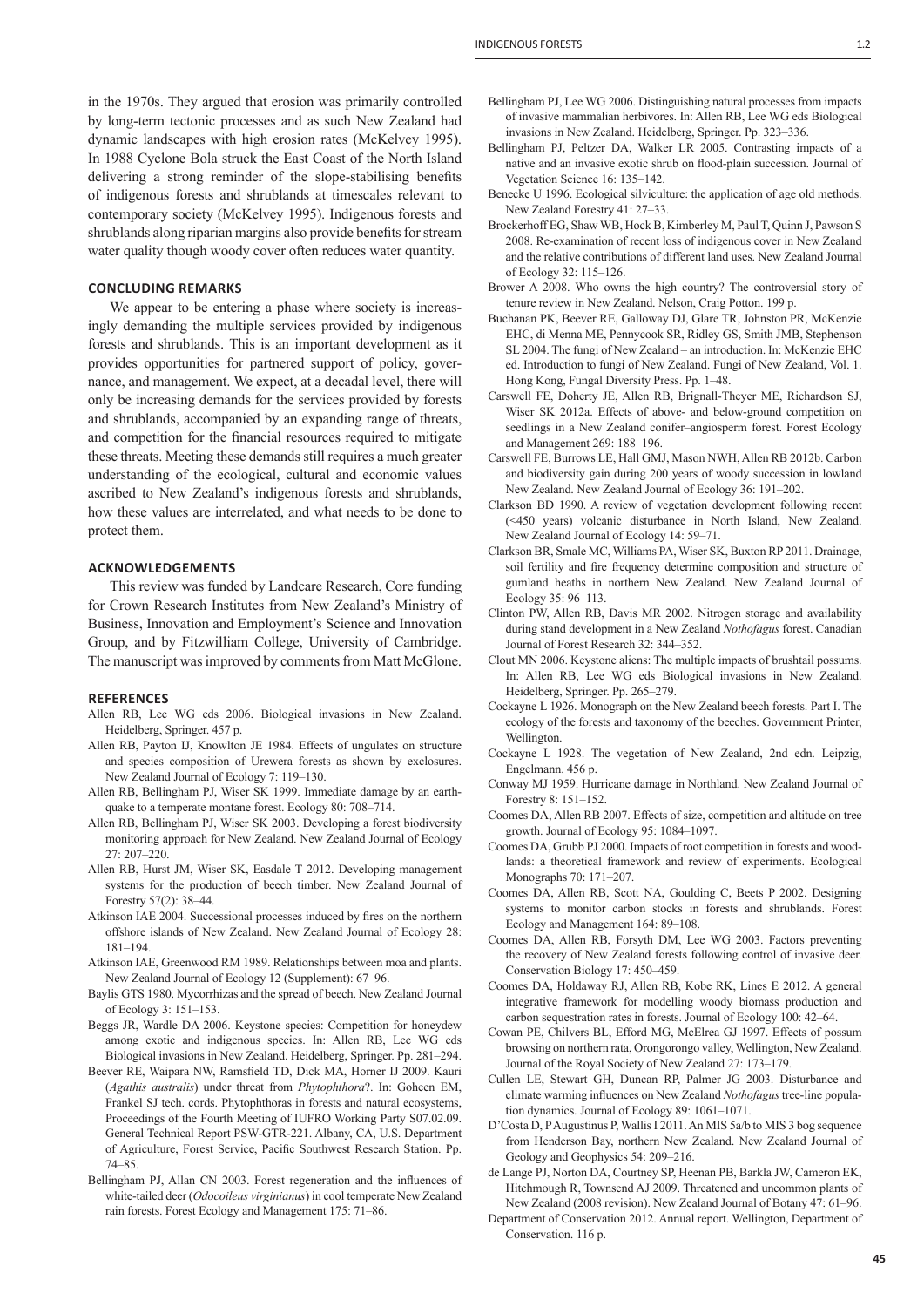- Dickie IA, Richardson SJ, Wiser SK 2009. Ectomycorrhizal fungal communities and soil chemistry in harvested and unharvested temperate *Nothofagus*  rainforests. Canadian Journal of Forest Research 39: 1069–1079.
- Dickie IA, Bolstridge N, Cooper JA, Peltzer DA 2010. Co-invasion by *Pinus* and its mycorrhizal fungi. New Phytologist 187: 475–484.
- Donnelly RH 2011.Expanding economic viability for sustainably managed indigenous beech forests. School of Forestry, University of Canterbury report for Ministry of Agriculture and Forestry (Sustainable Farming Fund final report for project 05/048).
- Duncan RP 1993. Flood disturbance and the coexistence of species in a lowland podocarp forest, South Westland, New Zealand. Journal of Ecology 81: 403–416.
- Duncan RP, Blackburn TM 2004. Extinction and endemism in the New Zealand avifauna. Global Ecology and Biogeography 13: 509–517.
- Dungan RJ, O'Cain MJ, Lopez ML, Norton DA 2002. Contribution by possums to seed rain and subsequent seed germination in successional vegetation, Canterbury, New Zealand. New Zealand Journal of Ecology 26: 121–127.
- Dymond JR, Shepherd JD 2004. The spatial distribution of indigenous forest and its composition in the Wellington region, New Zealand, from ETM+ satellite imagery. Remote Sensing of Environment 90: 116–125.
- Easdale TA, Allen RB, Peltzer DA, Hurst JM 2012. Size-dependent growth response to competition and environment in *Nothofagus menziesii.* Forest Ecology and Management 270: 223–231.
- Forsyth DM, Wilmshurst JM, Allen RB, Coomes DA 2010. Have deer replaced moa? A review of the impacts of introduced deer on New Zealand ecosystems. New Zealand Journal of Ecology 34: 48–65.
- Forsyth DM, Thomson C, Hartley LJ, MacKenzie DI, Price R, Wright EF, Mortimer JAJ, Nugent G, Wilson L, Livingstone P 2011. Long-term changes in the relative abundances of introduced deer in New Zealand estimated from faecal pellet frequencies New Zealand Journal of Zoology 38: 237–249.
- Fukami T, Wardle DA, Bellingham PJ, Mulder CPH, Towns DR, Yeates GW, Bonner KI, Durrett MS, Grant-Hoffman MN, Williamson WM 2006. Above- and below-ground impacts of introduced predators in seabirddominated ecosystems. Ecology Letters 9: 1299–1307.
- Fukami T, Dickie IA, Wilkie JP, Paulus PC, Roberts A, Buchanan PK, Allen RB 2010. Assembly history dictates ecosystem functioning: evidence from wood decomposer communities. Ecology Letters 13: 675–684.
- Gormley AM, Holland PE, Pech RP, Thomson C, Reddiex B 2012. Impacts of an invasive herbivore on indigenous forests. Journal of Applied Ecology 49: 1296–1305.
- Grossman DH, Faber-Langendoen D, Weakley AS, Anderson M, Bourgeron P, Crawford R, Goodin K, Landaal S, Metzler K, Patterson KD, Pyne M, Reid M, Sneddon L 1998. International classification of ecological communities: terrestrial vegetation of the United States. Vol. I, The National Vegetation Classification System: development, status, and applications. Arlington, VA, The Nature Conservancy, United States of America.
- Hall GMJ, McGlone MS 2006. Potential forest cover of New Zealand as determined by an ecosystem process model. New Zealand Journal of Botany 44: 211–232.
- Hancox GT, McSaveney MJ, Manville VR, Davies TR 2005. The October 1999 Mt Adams rock avalanche and subsequent landslide dam-break flood and effects in Poerua River, Westland, New Zealand. New Zealand Journal of Geology and Geophysics 48: 683–705.
- Harcombe PA, Allen RB, Wardle DA, Platt KH 1998.Spatial and temporal patterns in stand structure, biomass, growth, and mortality in a monospecific *Nothofagus solandri* var. *cliffortioides* (Hook. f.) Poole forest in New Zealand. Journal of Sustainable Forestry 6: 313–345.
- Harsch MA, Buxton R, Duncan RP, Hulme PE, Wardle P, Wilmshurst J 2012. Causes of tree line stability: stem growth, recruitment and mortality rates over 15 years at New Zealand *Nothofagus* tree lines. Journal of Biogeography 39: 2061–2071.
- Hobbs RJ, Arico S, Aronson J, Baron JS, Bridgewater P, Cramer VA, Epstein PR, Ewel JJ, Klink CA, Lugo AE, Norton D, Ojima D, Richardson DM, Sanderson EW, Valladaras F, Vila M, Zamora R, Zobel M 2006. Novel ecosystems: theoretical and management aspects of the new ecological world order. Global Ecology and Biogeography 15: 1–7.
- Holdaway RJ, Mason NWH, Carswell FE, Allen RB 2010. Reference level carbon stocks and predicted sequestration rates for New Zealand's indigenous forest and shrubland. Landcare Research Contract Report LC0009 for the Ministry of Agriculture and Forestry (Contract No.: MAF POL 0910-11919). Wellington, MAF. 48 p.
- Holdaway RJ, Richardson SJ, Dickie IA, Peltzer DA, Coomes DA 2011. Species- and community-level patterns in fine root traits along a 120 000-year soil chronosequence in temperate rain forest. Journal of Ecology 99: 954–963.
- Holdaway RJ, Burrows LE, Carswell FE, Marburg AE 2012. Potential for invasive mammalian herbivore control to result in measureable carbon gains. New Zealand Journal of Ecology 36: 252–264.
- Hollinger DY 1987. Gas exchange and dry matter allocation responses to elevation of atmospheric CO<sub>2</sub> concentration in seedlings of three tree species. Tree Physiology 3: 193–202.
- Hurst JM, Allen RB, Coomes DA, Duncan RP 2011. Size-specific tree mortality varies with neighbourhood crowding and disturbance in a montane *Nothofagus* forest. PLoS ONE 6(10): e26670. doi:10.1371/ journal.pone.0026670.
- Husheer SW 2007. Introduced red deer reduce tree regeneration in Pureora Forest, central North Island, New Zealand. New Zealand Journal of Ecology 31: 79–87.
- Husheer SW, Allen RB, Robertson AW 2006. Suppression of regeneration in New Zealand mountain beech forests is dependent on species of introduced deer. Biological Invasions 8: 823–834*.*
- Innes J, Kelly D, Overton JMcC, Gillies C 2010. Predation and other factors currently limiting New Zealand forest birds. New Zealand Journal of Ecology 34: 86–114.
- Jamieson I G, Taylor SS, Tracy LN, Kokko H, Armstrong DP 2009. Why some species of birds do not avoid inbreeding: insights from New Zealand robins and saddlebacks. Behavioral Ecology 20: 575–584.
- Jane GT 1986. Wind damage as an ecological process in mountain beech forests of Canterbury, New Zealand. New Zealand Journal of Ecology 9: 25–39.
- King CM 1983. The relationships between beech (*Nothofagus* sp.) seedfall and populations of mice (*Mus musculus*), and the demographic and dietary response of stoats (*Mustela erminea*), in three New Zealand forests. Journal of Animal Ecology 52: 141–166.
- Kunstler G, Allen RB, Coomes DA, Canham CD, Wright EF 2013. Sustainable management, earthquake disturbances and transient dynamics: modelling timber harvesting impacts in mixed-species forests. Annals of Forest Science 70: 287–298.
- Langer ER, Davis MR, Ross CW 1999. Rehabilitation of lowland indigenous forest after mining in Westland. Department of Conservation.
- Leathwick JR, Mitchell ND 1992. Forest pattern, climate and vulcanism in central North Island, New Zealand. Journal of Vegetation Science 3: 603–616.
- Leathwick JR, Hay JR, Fitzgerald AE 1983. The influence of browsing by introduced mammals on the decline of the North Island kokako. New Zealand Journal of Ecology 6: 55–70.
- Lyver PO'B, Taputu TM, Kutia ST, Tahi B 2008. Tūhoe Tuawhenua mātauranga of kererū (*Hemiphaga novaseelandiae novaseelandiae*) in Te Urewera. New Zealand Journal of Ecology 32: 7–17.
- Lyver PO'B, Davies J, Allen RB 2013. Indigenous governance a requirement for equitable co-management of protected areas. Conservation and Society: in press.
- MacLeod CJ, Moller H 2006. Intensification and diversification of New Zealand agriculture since 1960: an evaluation of current indicators of land use change. Agriculture, Ecosystems & Environment 115: 201–218.
- MacLeod CJ, Affeld K, Allen RB, Bellingham PJ, Forsyth DM, Gormley AM, Holdaway RJ, Richardson SJ, Wiser SK 2012. Department of Conservation biodiversity indicators: 2012 assessment. Landcare Research Contract Report LC1102 for the Department of Conservation, Wellington. 62 p.
- Mark AR, Dickinson KJM, Fife AJ 1989. Forest succession on landslides in the Fiord Ecological Region, southwestern New Zealand. New Zealand Journal of Botany 27: 369–390.
- Martin TJ, Ogden J 2006. Wind damage and response in New Zealand forests: a review. New Zealand Journal of Ecology 30: 295–310.
- Mason NWH, Peltzer DA, Richardson SJ, Bellingham PJ, Allen RB 2010. Stand development moderates effects of ungulate exclusion on foliar traits in the forests of New Zealand. Journal of Ecology 98: 1422–1433.
- Mason NWH, Carswell FE, Overton JM, Briggs CM, Hall GMJ 2012. Estimation of current and potential carbon stocks and potential Kyotocompliant carbon gain on conservation land. Science for Conservation 317. Wellington, Department of Conservation. 39 p.
- Mason NWH, Bellingham PJ, Carswell FE, Peltzer DA, Holdaway RJ, Allen RB 2013. Wood decay resistance moderates the effects of tree mortality on carbon storage in the indigenous forests of New Zealand. Forest Ecology and Management 305: 177–188.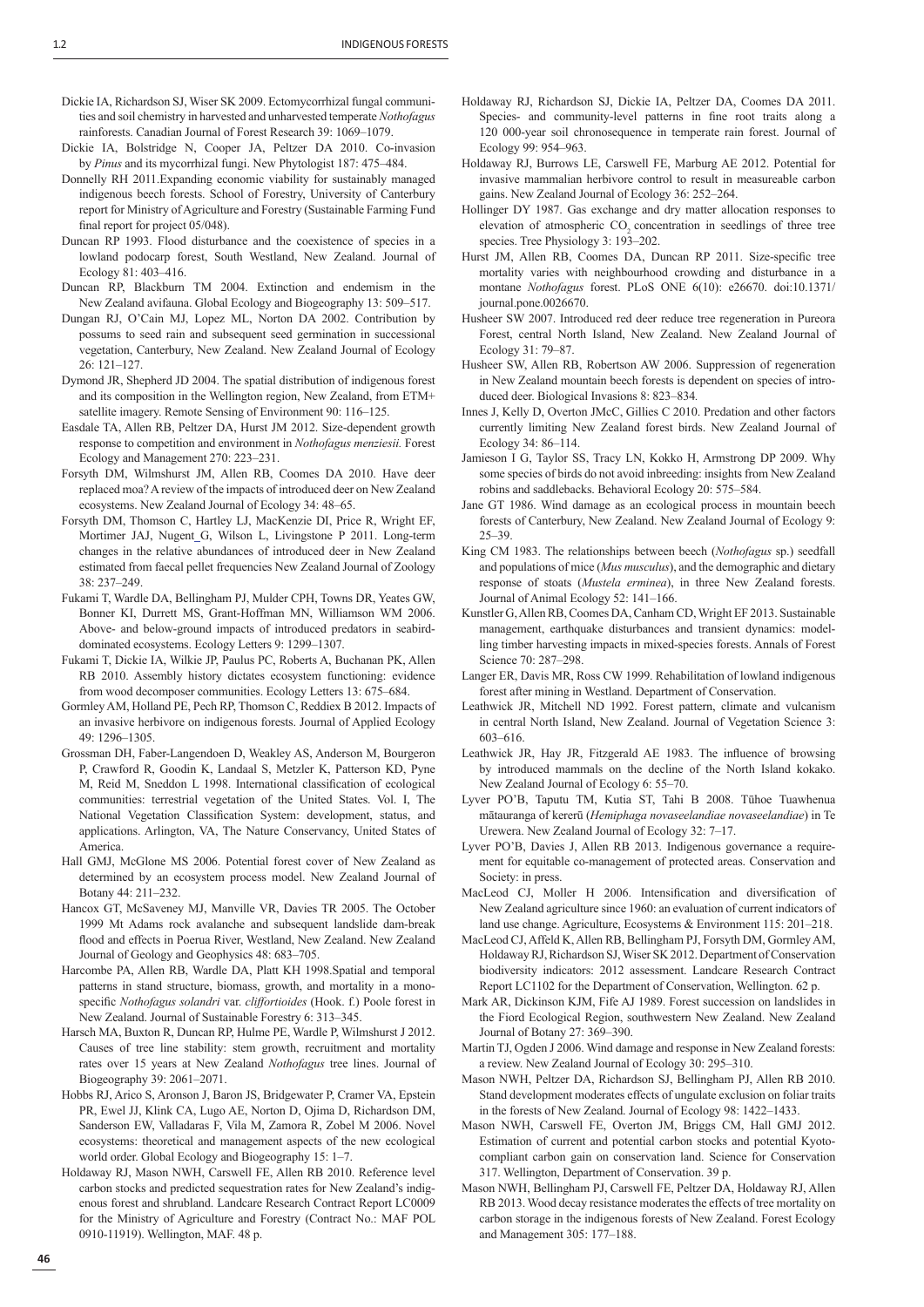- McGlone MS, Moar NT 1998. Dryland Holocene vegetation history, Central Otago and the Mackenzie Basin, South Island, New Zealand. New Zealand Journal of Botany 36: 91–111.
- McGlone MS, Walker S 2011. Potential effects of climate change on New Zealand's terrestrial biodiversity and policy recommendations for mitigation, adaptation and research. Science for Conservation 312. Wellington, Department of Conservation. 77p.
- McGlone MS, Wilmshurst JM 1999. Dating initial Maori environmental impact in New Zealand. Quaternary International 59: 5–16.
- McGlone MS, Mildenhall DC, Pole MS 1996. History and paleoecology of New Zealand *Nothofagus* forests. In: Veblen TT, Hill RS, Reid J eds The ecology and biogeography of *Nothofagus* forests. New Haven, CT, Yale University Press. Pp. 83–130.
- McGlone M, Dungan R, Hall GMJ, Allen RB 2004. Winter leaf loss in the New Zealand woody flora. New Zealand Journal of Botany 42: 1–19.
- McGlone MS, Wilmshurst JM, Leach HM 2005. An ecological and historical review of bracken (*Pteridium esculentum*) in New Zealand, and its cultural significance. New Zealand Journal of Ecology 29: 165-184.
- McGlone MS, Richardson SJ, Jordon GJ 2010. Comparative biogeography of New Zealand trees: species richness, height, leaf traits and range sizes. New Zealand Journal of Ecology 34: 137–151.
- McKelvey PJ 1984. Provisional classification of South Island virgin indigenous forests. New Zealand Journal of Forestry Science 14: 151–178.
- McKelvey PJ 1995. Steepland forests. Christchurch, Canterbury University Press.
- McKelvey PJ, Nicholls JL 1957. A provisional classification of North Island forests. New Zealand Journal of Forestry 7: 84–101.
- Ministry for the Environment 2010. New Zealand's greenhouse gas inventory 1990-2008. Wellington, Ministry for the Environment.
- Ministry of Agriculture and Forestry 2009. Standards and guidelines for the sustainable management of indigenous forests management, 4th ed. Wellington, Ministry of Agriculture and Forestry. 219 p.
- Moller H, Tilley JAV 1989. Beech honeydew: seasonal variation and use by wasps, honey bees, and other insects. New Zealand Journal of Zoology 16: 289–302.
- Moller H, MacLeod CJ, Haggerty J, Rosin C, Blackwell G, Perley C, Meadows S, Weller F, Gradwohl M 2008. Intensification of New Zealand agriculture: implications for biodiversity. New Zealand Journal of Agricultural Research 51: 253–263.
- Newsome PFJ 1987. The vegetative cover of New Zealand. Water and Soil Miscellaneous Publication 112. Wellington, Water and Soil Directorate, Ministry of Works and Development.
- Norton DA 1991. *Trilepidia adamsii* an obituary for a species. Conservation Biology 5: 52–57.
- O'Donnell CF, Hoare JM 2012. Quantifying the benefits of long-term integrated pest control for forest bird populations in a New Zealand temperate rainforest. New Zealand Journal of Ecology 36: 131–140.
- Ogden J, Basher L, McGlone M 1998. Fire, forest regeneration and links with early human habitation: evidence from New Zealand. Annals of Botany 81: 687–696.
- Page MJ, Reid LM, Lynn IH 1999. Sediment production from Cyclone Bola landslides, Waipaoa Catchment. Journal of Hydrology (New Zealand) 38: 289–308.
- Parkes JP 2006. Does commercial harvesting of introduced wild animals contribute to their management as conservation pests? In: Allen RB, Lee WG eds Biological invasions in New Zealand. Heidelberg, Springer. Pp. 407–420.
- Parkes J, Murphy E 2003. Management of introduced mammals in New Zealand. New Zealand of Zoology 30: 335–359.
- Payton IJ 1989. Fungal (*Sporothrix*) induced mortality of kamahi (*Weinmannia racemosa*) after attack by pinhole borer (*Platypus* spp.). New Zealand Journal of Botany 27: 359–368.
- Peltzer DA, Mason NWH 2010. CDRP Project 3 Milestone 5: Interpret change in indicator based on analyses of existing data. Investigation number 3497. Landcare Research Contract Report LC0013, for the Cross Departmental Research Pool Governing Body, Wellington, New Zealand.
- Peltzer DA, Allen RB, Lovett GM, Wardle DA, Whitehead D 2010. Effects of biological invasions on forest carbon sequestration. Global Change Biology 16: 732–746*.*
- Richardson SJ, Peltzer DA, Allen RB, McGlone MS, Parfitt RL 2004. Rapid development of phosphorus limitation in temperate rainforest along the Franz Josef soil chronosequence. Oecologia 139: 267–276.
- Richardson SJ, Peltzer DA, Hurst JM, Allen RB, Bellingham PJ, Carswell FE, Clinton PW, Griffiths AD, Wiser SK, Wright EF 2009. Deadwood in New Zealand's indigenous forests. Forest Ecology and Management 258: 2456–2466.
- Richardson SJ, Hurst JM, Easdale TA, Wiser SK, Griffiths AD, Allen RB 2011. Diameter growth rates of beech (*Nothofagus*) trees around New Zealand. New Zealand Journal of Forestry 56(1): 3–11.
- Rimmer A 2004. Tiritiri Matangi: a model of conservation. Auckland, Tandem Press.
- Robbins RG 1958. Direct effect of the 1855 earthquake on the vegetation of the Orongorongo Valley, Wellington. Transactions of the Royal Society of New Zealand 85: 205–212.
- Rodgers DW, Little TA 2006. World's largest coseismic strike-slip offset: the 1855 rupture of the Wairarapa Fault, New Zealand, and implications for displacement/length scaling of continental earthquakes. Journal of Geophysical Research – Solid Earth 111: article B12408.
- Shane P, Gehrels M, Zawalna-Geer A, Augustinus P, Lindsay J, Chaillou I 2013. Longevity of a small shield volcano revealed by crypto-tephra studies (Rangitoto volcano, New Zealand): change in eruptive behavior of a basaltic field. Journal of Volcanology and Geothermal Research 257: 174–183.
- Smaill SJ, Clinton PW, Allen RB, Davis MR 2011. Climate cues and resources interact to determine seed production by a masting species. Journal of Ecology 99: 870–877.
- Smale MC, Hall GMJ, Gardner RO 1995. Dynamics of kanuka (*Kunzea ericoides*) forest on South Kaipara Spit, New Zealand, and the impact of fallow deer (*Dama dama*). New Zealand Journal of Ecology 19: 131–141.
- Stewart GH, Wardle JA,Burrows LE 1987. Forest understorey changes after reduction in deer numbers, Northern Fiordland, New Zealand. New Zealand Journal of Ecology 10: 35–42.
- Thompson S, Gruner I, Gapare N 2004. New Zealand Land Cover Database Version 2. Illustrated guide to target classes. Wellington, Ministry for the Environment.
- Timmins SM, Williams PA 1991. Weed numbers in New Zealand's forest and scrub reserves. New Zealand Journal of Ecology 15: 153–162.
- Trotter C, Tate K, Scott N, Townsend J, Wilde H, Lambie S, Pinkney T 2005. Afforestation/reforestation of New Zealand marginal pasture lands by indigenous shrublands: the potential for Kyoto forest sinks. Annals of Forest Science 62: 865–871.
- Walker LR, Clarkson BD, Silvester WB, Clarkson BR 2003. Colonization dynamics and facilitative impacts of a nitrogen-fixing shrub in primary succession. Journal of Vegetation Science 14: 277–290.
- Walker S, Lee WG, Rogers GM 2003. The woody vegetation of Central Otago, New Zealand: its present and past distribution and future restoration needs. Science for Conservation 226. Wellington, Department of Conservation.
- Walker S, Price R, Rutledge D, Stephens RTT, Lee WG 2006. Recent loss of indigenous cover in New Zealand. New Zealand Journal of Ecology 30: 169–177.
- Wardle DA, Bardgett RD, Walker LR 2004. Ecosystem properties and forest decline in contrasting long-term chronosequences. Science 305: 509–513.
- Wardle DA, Bellingham PJ, Fukami T, Mulder CPH 2007. Promotion of ecosystem carbon sequestration by invasive predators. Biology Letters 3: 479–482.
- Wardle JA 1984. The New Zealand beeches: ecology, utilisation and management. Wellington, New Zealand Forest Service. 484 p.
- Wardle P 1991. Vegetation of New Zealand. Cambridge, UK, Cambridge University Press.
- Wells A, Duncan RP, Stewart GH 2001. Forest dynamics in Westland, New Zealand: the importance of large, infrequent earthquake-induced disturbance. Journal of Ecology 89: 1006–1018.
- Williams PA, Cameron EK 2006. Creating gardens; the diversity and progression of European plant introductions. In: Allen RB, Lee WG eds Biological invasions in New Zealand. Heidelberg, Springer. Pp. 33–47.
- Wilmshurst JM, McGlone MS 1996. Forest disturbance in the central North Island, New Zealand, following the 1850 BP Taupo eruption. The Holocene 6: 399–411.
- Wilmshurst JM, Higham TFG, Allen H, Johns D, Phillips C 2004. Early Maori settlement impacts in northern coastal Taranaki, New Zealand. New Zealand Journal of Ecology 28: 167–179.
- Wilson HD 1994. Regeneration of native forest on Hinewai Reserve, Banks Peninsula. New Zealand Journal of Botany 32: 373–383.